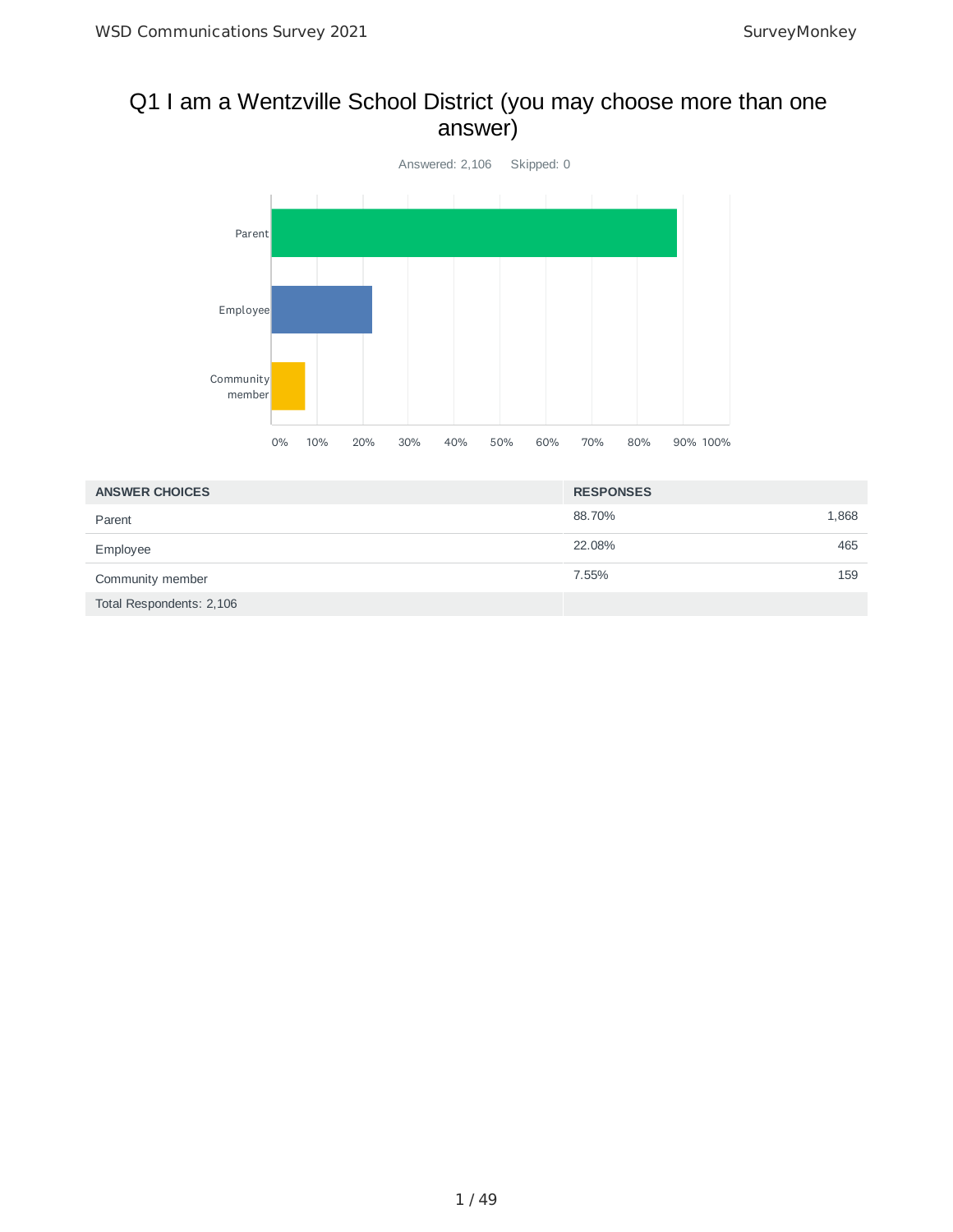

Q2 I have children that attend the following schools: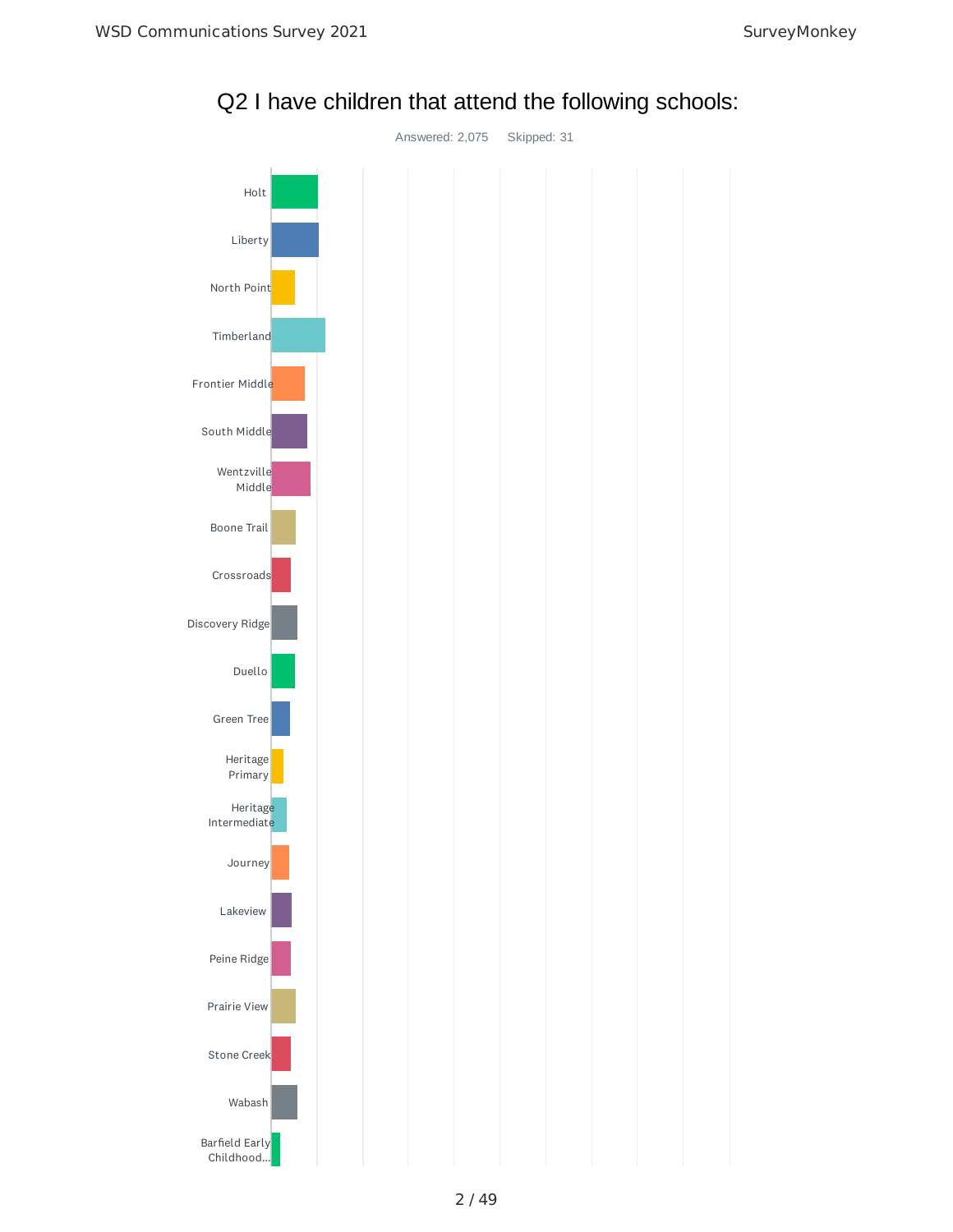## WSD Communications Survey 2021 and the state of the SurveyMonkey



| <b>ANSWER CHOICES</b>                             | <b>RESPONSES</b> |                |
|---------------------------------------------------|------------------|----------------|
| Holt                                              | 10.27%           | 213            |
| Liberty                                           | 10.55%           | 219            |
| North Point                                       | 5.30%            | 110            |
| Timberland                                        | 11.86%           | 246            |
| <b>Frontier Middle</b>                            | 7.52%            | 156            |
| South Middle                                      | 7.86%            | 163            |
| Wentzville Middle                                 | 8.82%            | 183            |
| <b>Boone Trail</b>                                | 5.54%            | 115            |
| Crossroads                                        | 4.48%            | 93             |
| Discovery Ridge                                   | 5.93%            | 123            |
| Duello                                            | 5.20%            | 108            |
| <b>Green Tree</b>                                 | 4.14%            | 86             |
| Heritage Primary                                  | 2.75%            | 57             |
| Heritage Intermediate                             | 3.57%            | 74             |
| Journey                                           | 4.05%            | 84             |
| Lakeview                                          | 4.67%            | 97             |
| Peine Ridge                                       | 4.29%            | 89             |
| <b>Prairie View</b>                               | 5.40%            | 112            |
| Stone Creek                                       | 4.29%            | 89             |
| Wabash                                            | 5.93%            | 123            |
| Barfield Early Childhood Special Education Center | 2.12%            | 44             |
| Pearce Hall                                       | 0.14%            | 3              |
| Mind Development Center                           | 0.10%            | $\overline{2}$ |
| No children in the District                       | 9.01%            | 187            |
| Total Respondents: 2,075                          |                  |                |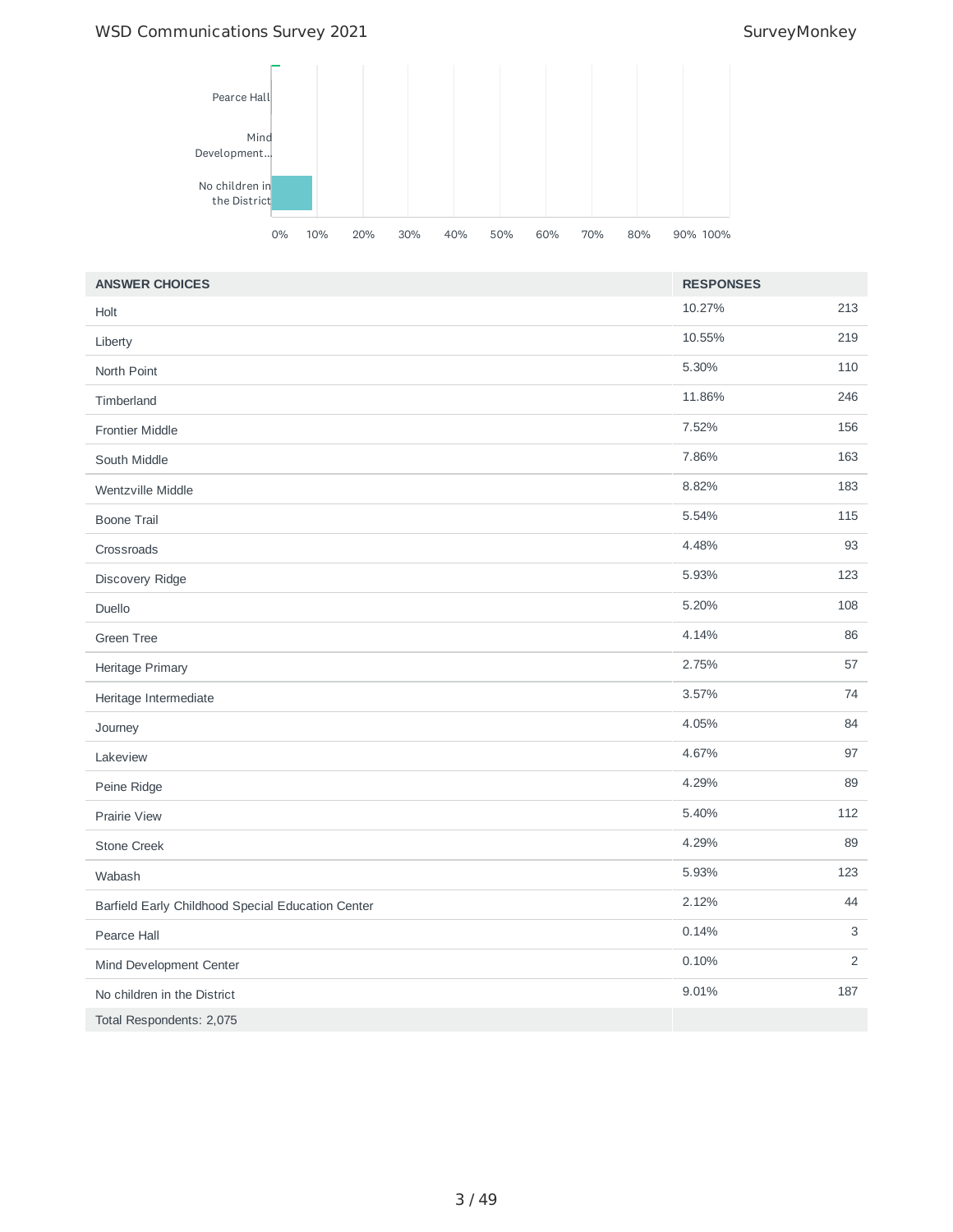

Q3 What is/are your child(ren)'s grade level(s)?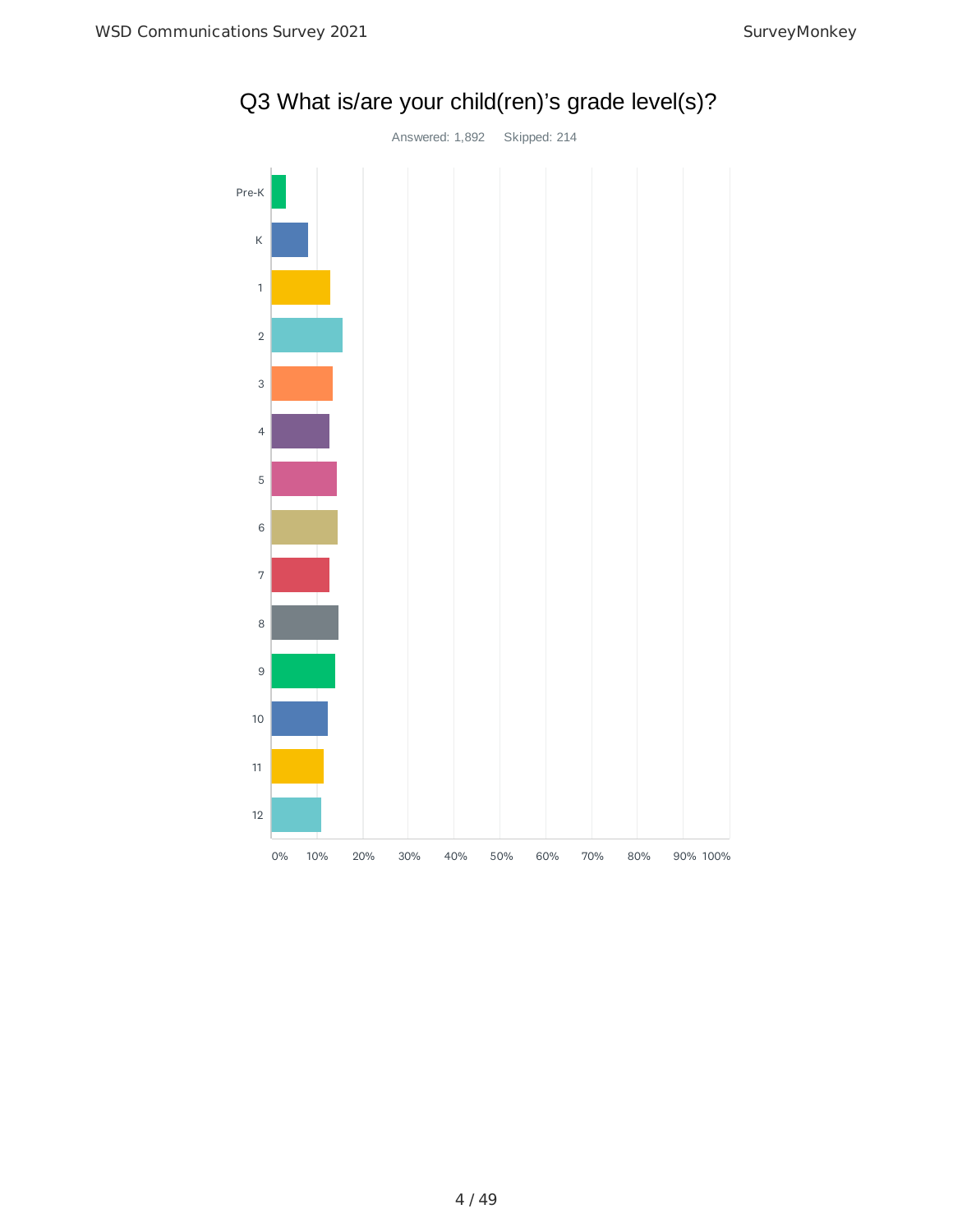| <b>ANSWER CHOICES</b>    | <b>RESPONSES</b> |     |
|--------------------------|------------------|-----|
| Pre-K                    | 3.28%            | 62  |
| К                        | 8.19%            | 155 |
| $\mathbf{1}$             | 13.05%           | 247 |
| 2                        | 15.59%           | 295 |
| 3                        | 13.58%           | 257 |
| $\overline{4}$           | 12.84%           | 243 |
| 5                        | 14.43%           | 273 |
| 6                        | 14.69%           | 278 |
| $\overline{7}$           | 12.79%           | 242 |
| 8                        | 14.85%           | 281 |
| $\boldsymbol{9}$         | 14.01%           | 265 |
| $10\,$                   | 12.47%           | 236 |
| $11\,$                   | 11.52%           | 218 |
| $12\,$                   | 11.10%           | 210 |
| Total Respondents: 1,892 |                  |     |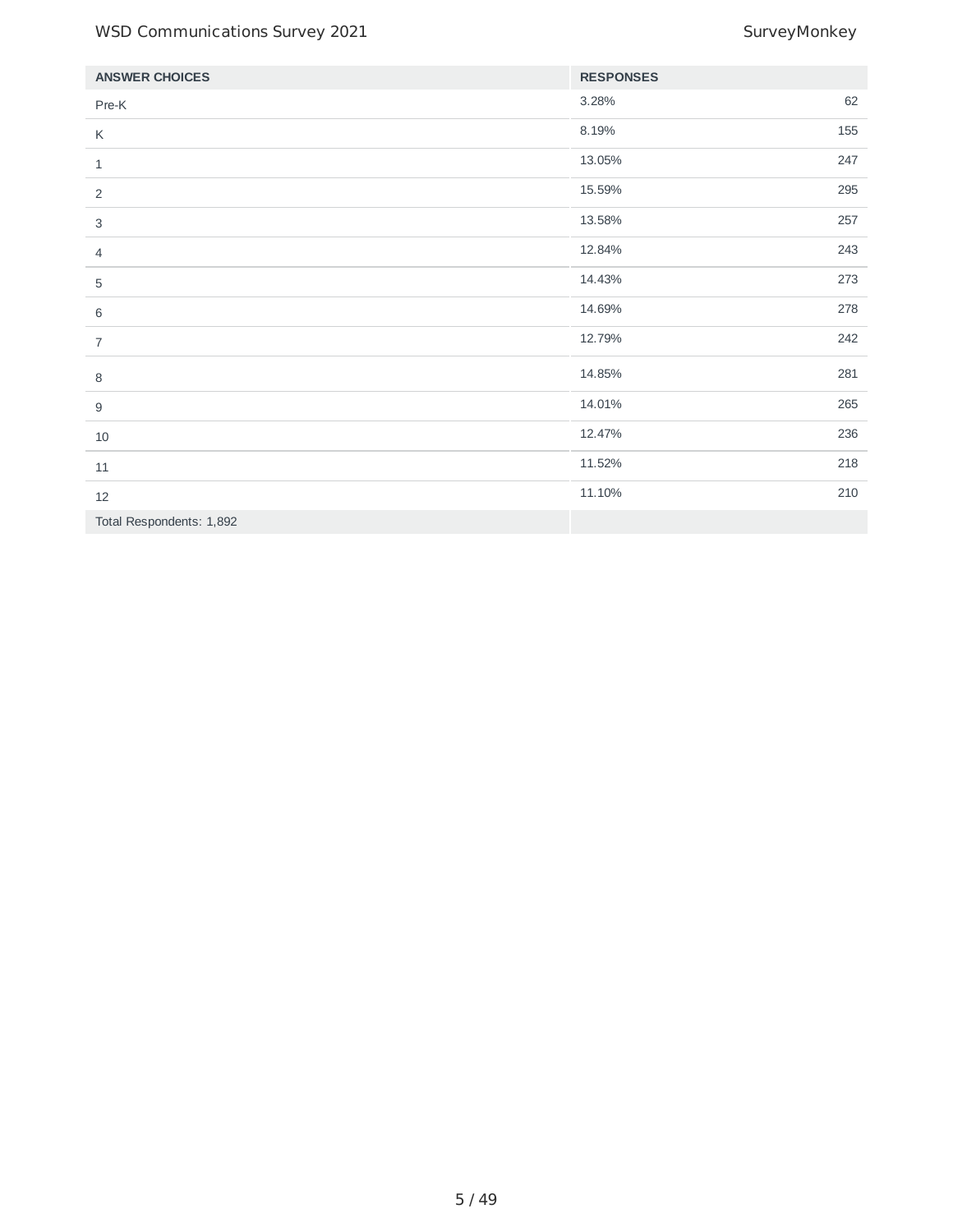# Q4 When looking for information about the Wentzville School District, I usually go to (please rank in order of preference):

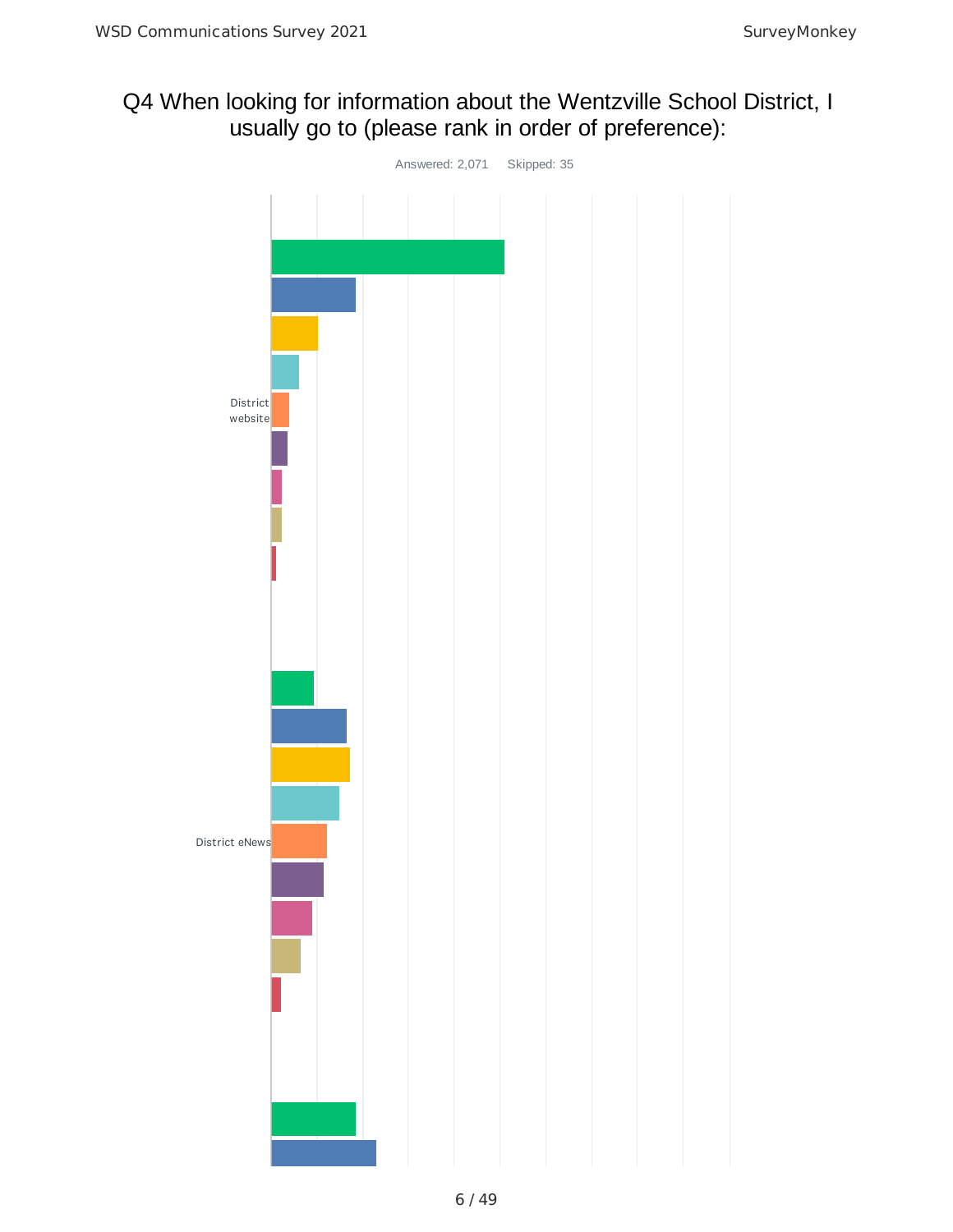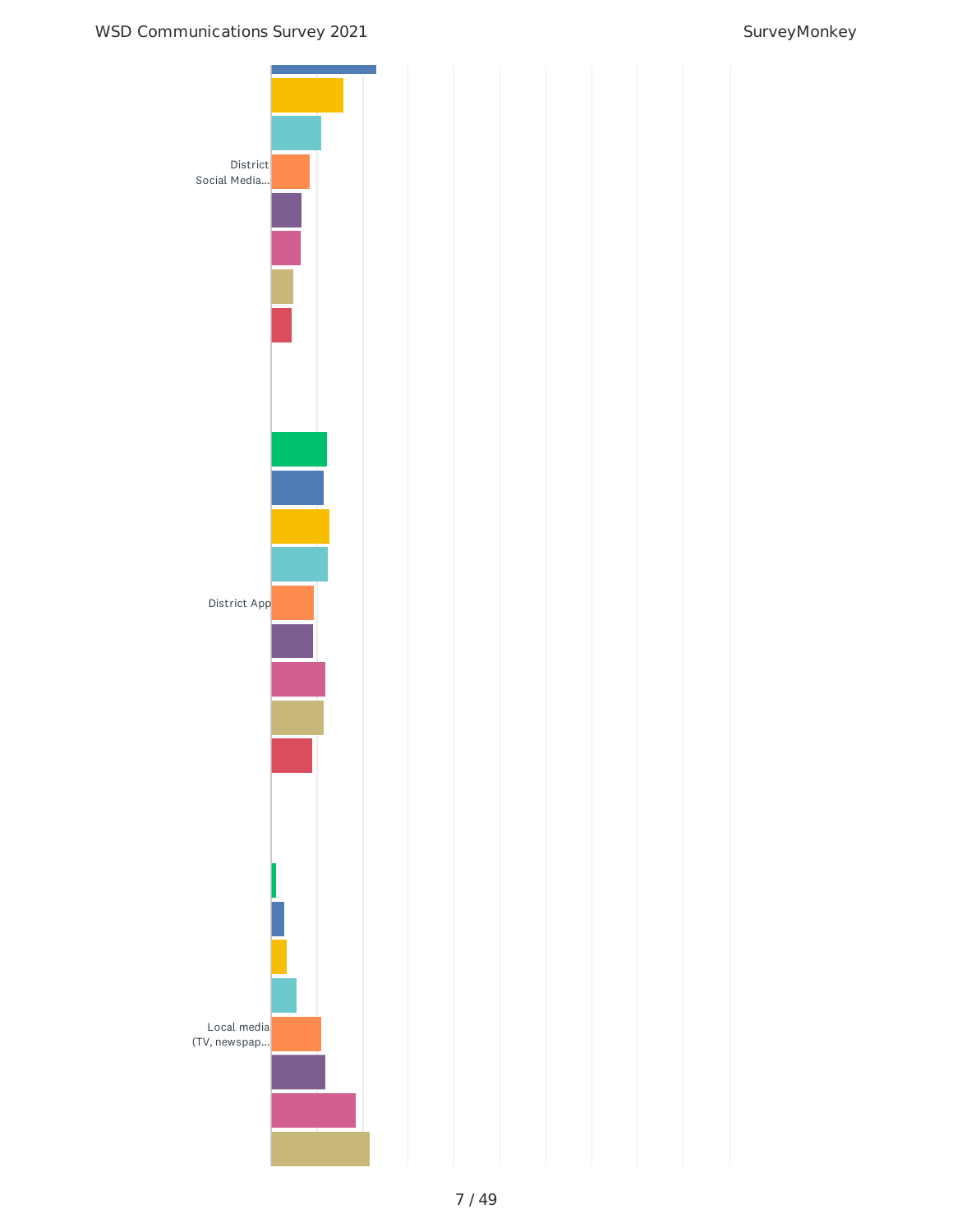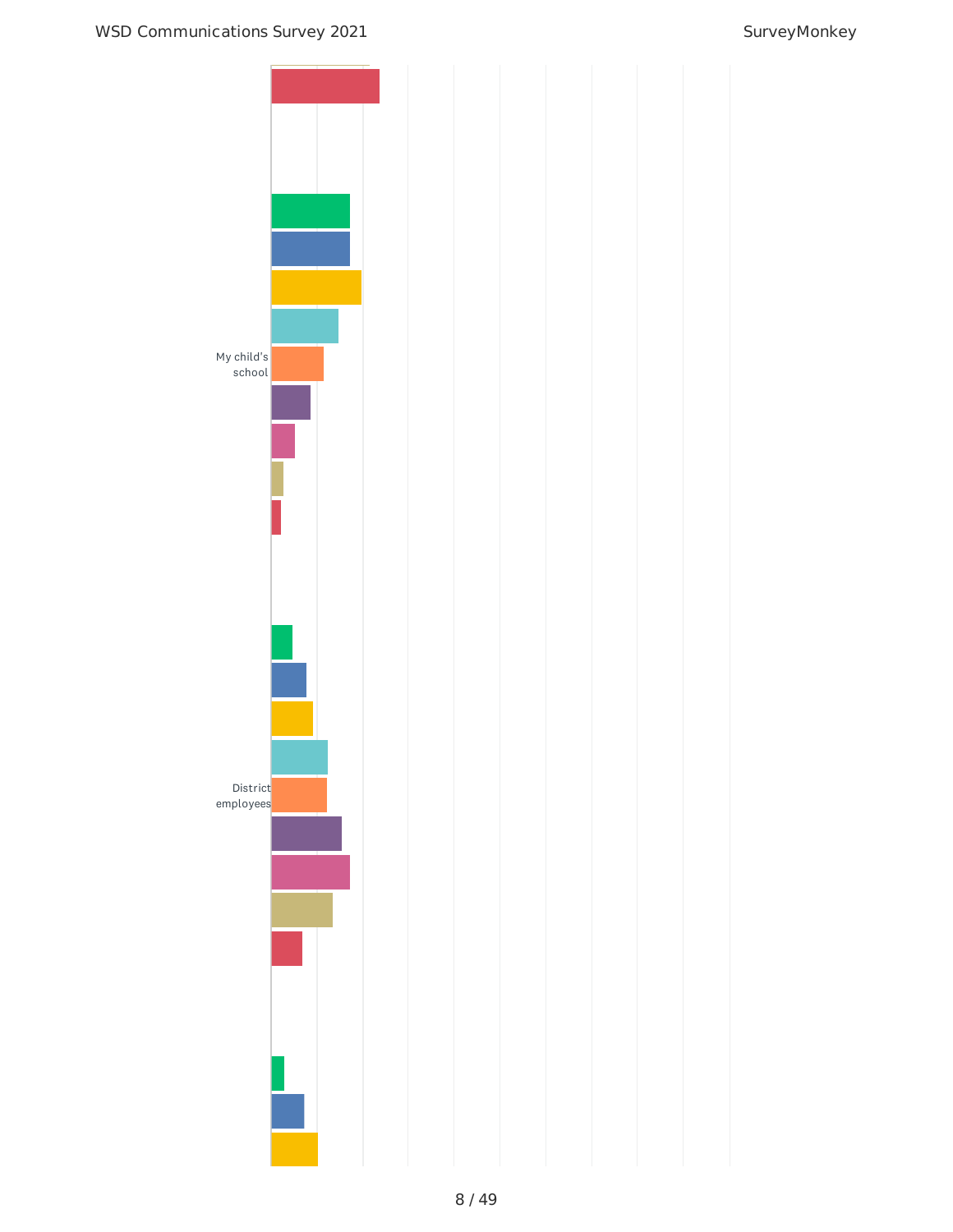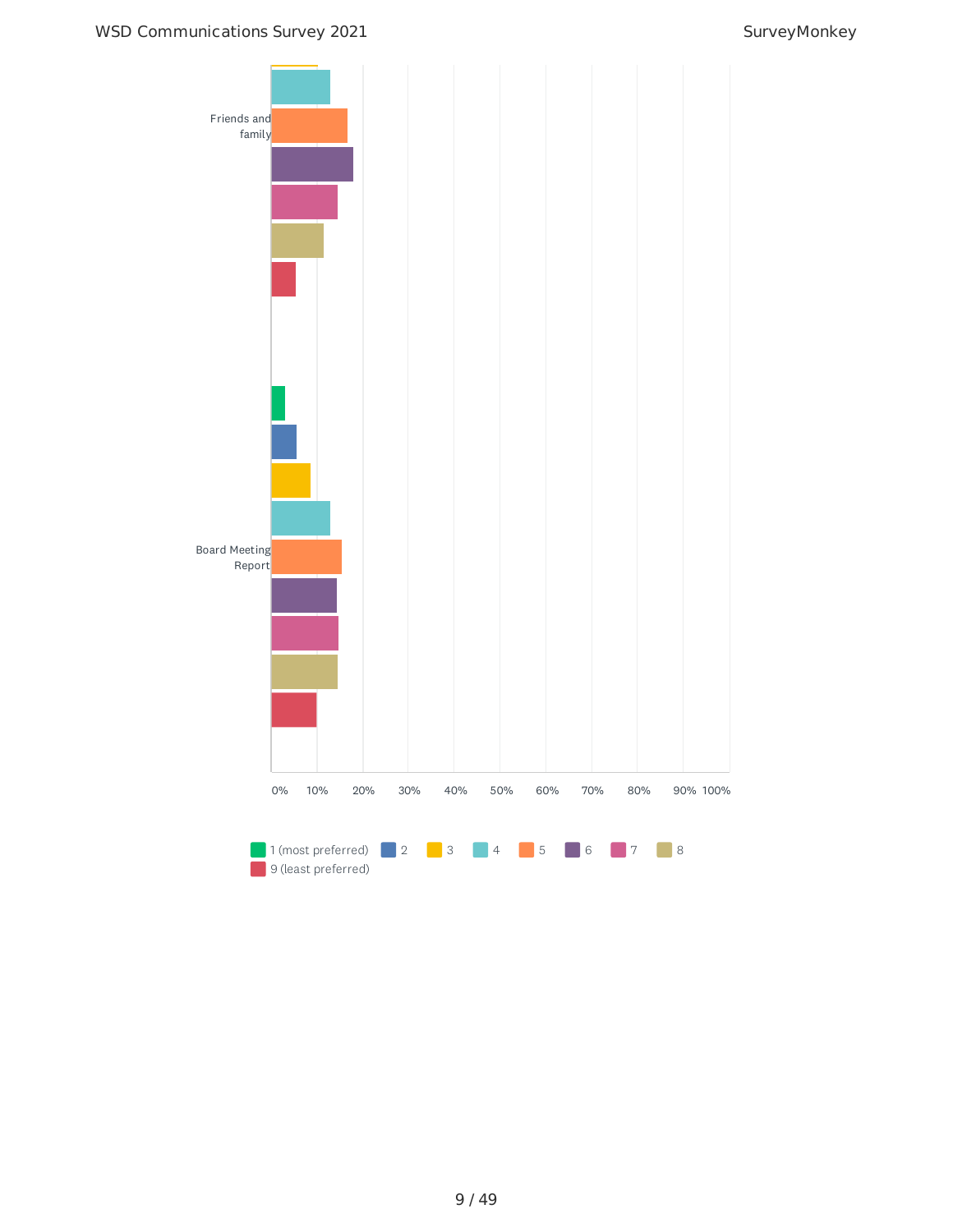## WSD Communications Survey 2021 and the state of the SurveyMonkey

|                                                                            | 1 (MOST<br><b>PREFERRED)</b> | $\overline{2}$ | 3             | $\overline{4}$ | 5             | 6             | $\overline{7}$ | 8             | 9 (LEAST<br><b>PREFERRED)</b> | <b>TOTAL</b> | <b>WEIG</b><br><b>AVER</b> |
|----------------------------------------------------------------------------|------------------------------|----------------|---------------|----------------|---------------|---------------|----------------|---------------|-------------------------------|--------------|----------------------------|
| <b>District</b><br>website                                                 | 50.95%<br>915                | 18.54%<br>333  | 10.30%<br>185 | 6.35%<br>114   | 4.06%<br>73   | 3.67%<br>66   | 2.45%<br>44    | 2.51%<br>45   | 1.17%<br>21                   | 1,796        |                            |
| <b>District</b><br>eNews                                                   | 9.34%<br>134                 | 16.53%<br>237  | 17.29%<br>248 | 15.13%<br>217  | 12.27%<br>176 | 11.58%<br>166 | 9.07%<br>130   | 6.49%<br>93   | 2.30%<br>33                   | 1,434        |                            |
| <b>District</b><br>Social<br>Media<br>(Facebook,<br>Twitter,<br>Instagram) | 18.55%<br>291                | 23.07%<br>362  | 15.81%<br>248 | 11.09%<br>174  | 8.67%<br>136  | 6.69%<br>105  | 6.44%<br>101   | 5.10%<br>80   | 4.59%<br>72                   | 1,569        |                            |
| <b>District</b><br>App                                                     | 12.40%<br>178                | 11.42%<br>164  | 12.74%<br>183 | 12.47%<br>179  | 9.40%<br>135  | 9.26%<br>133  | 11.84%<br>170  | 11.56%<br>166 | 8.91%<br>128                  | 1,436        |                            |
| Local<br>media (TV,<br>newspaper,<br>website)                              | 1.20%<br>15                  | 2.87%<br>36    | 3.51%<br>44   | 5.59%<br>70    | 11.01%<br>138 | 11.89%<br>149 | 18.52%<br>232  | 21.47%<br>269 | 23.94%<br>300                 | 1,253        |                            |
| My child's<br>school                                                       | 17.27%<br>266                | 17.47%<br>269  | 19.94%<br>307 | 14.87%<br>229  | 11.43%<br>176 | 8.77%<br>135  | 5.32%<br>82    | 2.73%<br>42   | 2.21%<br>34                   | 1,540        |                            |
| <b>District</b><br>employees                                               | 4.84%<br>64                  | 7.79%<br>103   | 9.22%<br>122  | 12.62%<br>167  | 12.24%<br>162 | 15.50%<br>205 | 17.31%<br>229  | 13.53%<br>179 | 6.95%<br>92                   | 1,323        |                            |
| Friends<br>and family                                                      | 2.92%<br>41                  | 7.42%<br>104   | 10.27%<br>144 | 13.05%<br>183  | 16.69%<br>234 | 17.97%<br>252 | 14.62%<br>205  | 11.55%<br>162 | 5.49%<br>77                   | 1,402        |                            |
| <b>Board</b><br>Meeting<br>Report                                          | 3.13%<br>45                  | 5.64%<br>81    | 8.84%<br>127  | 12.95%<br>186  | 15.53%<br>223 | 14.48%<br>208 | 14.76%<br>212  | 14.62%<br>210 | 10.03%<br>144                 | 1,436        |                            |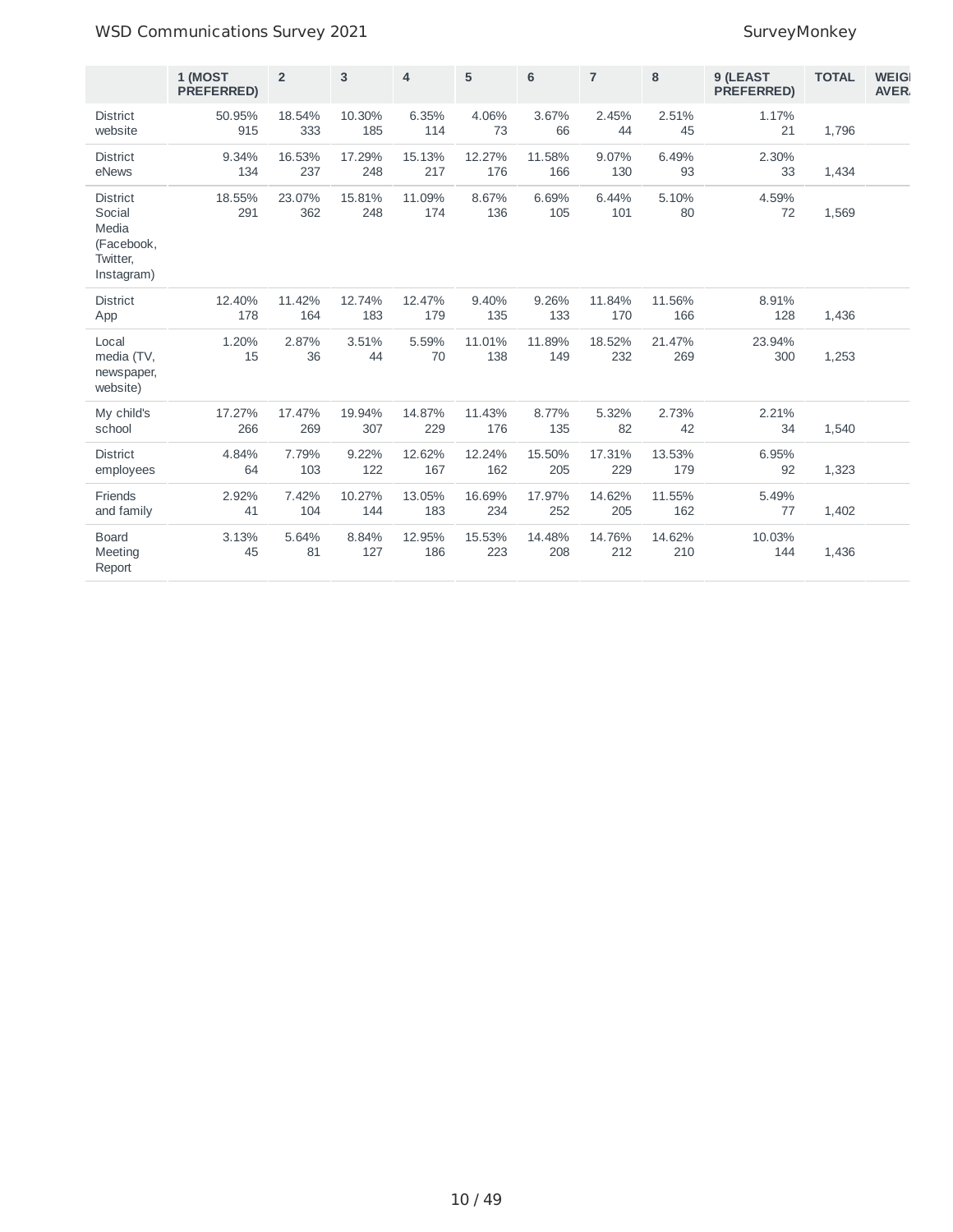# Q5 When schools are closed because of inclement weather, I prefer to be notified by (please rank in order of preference):

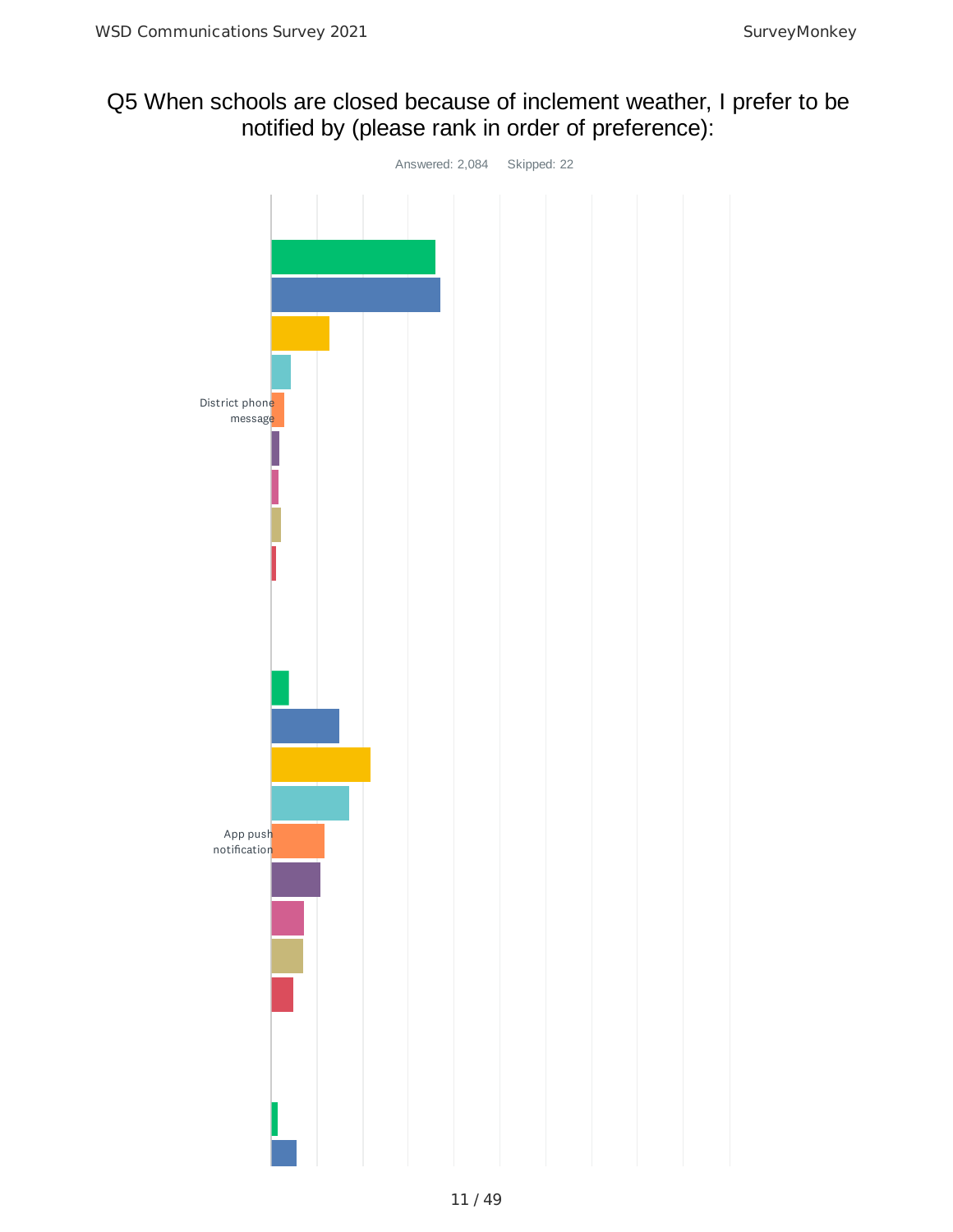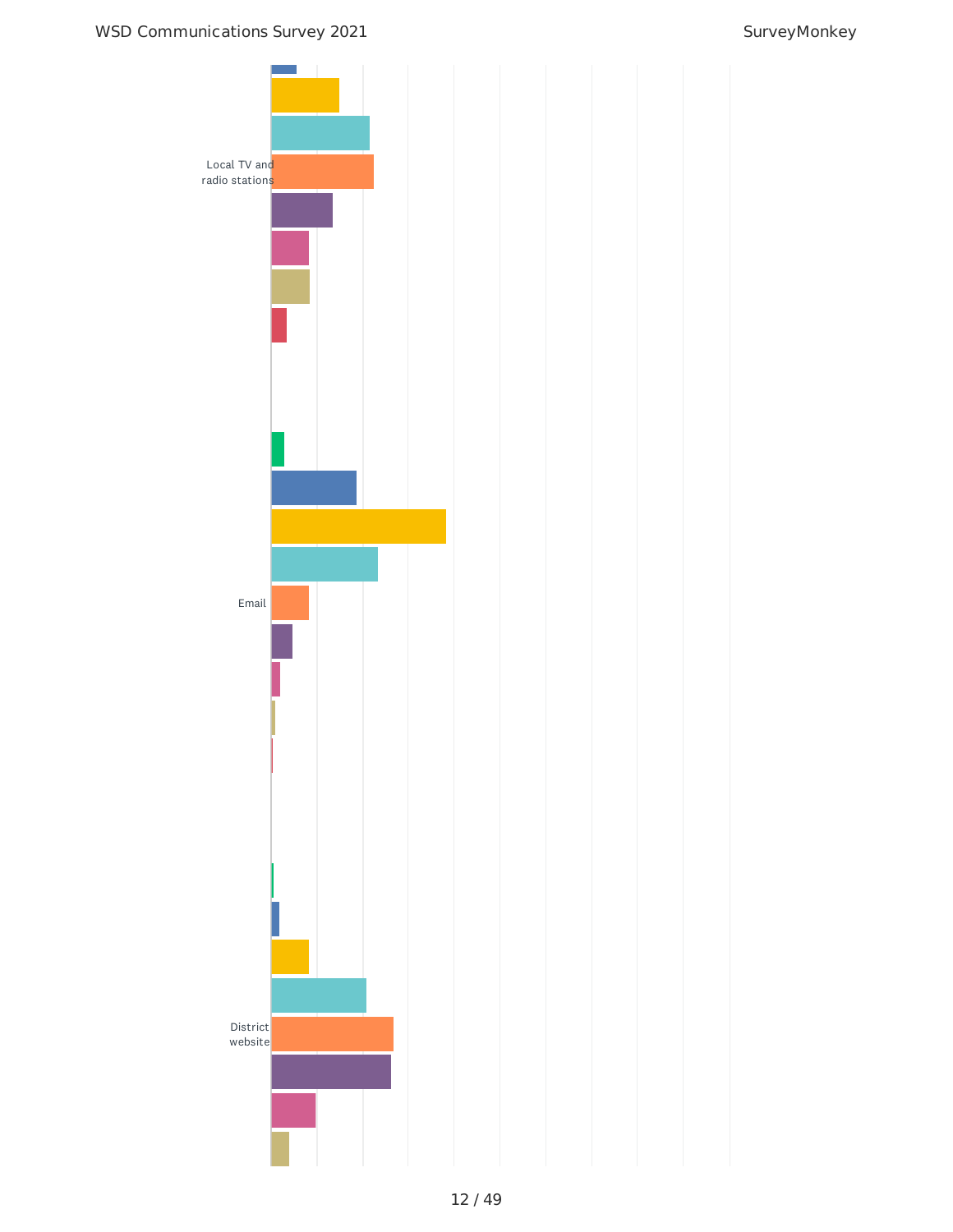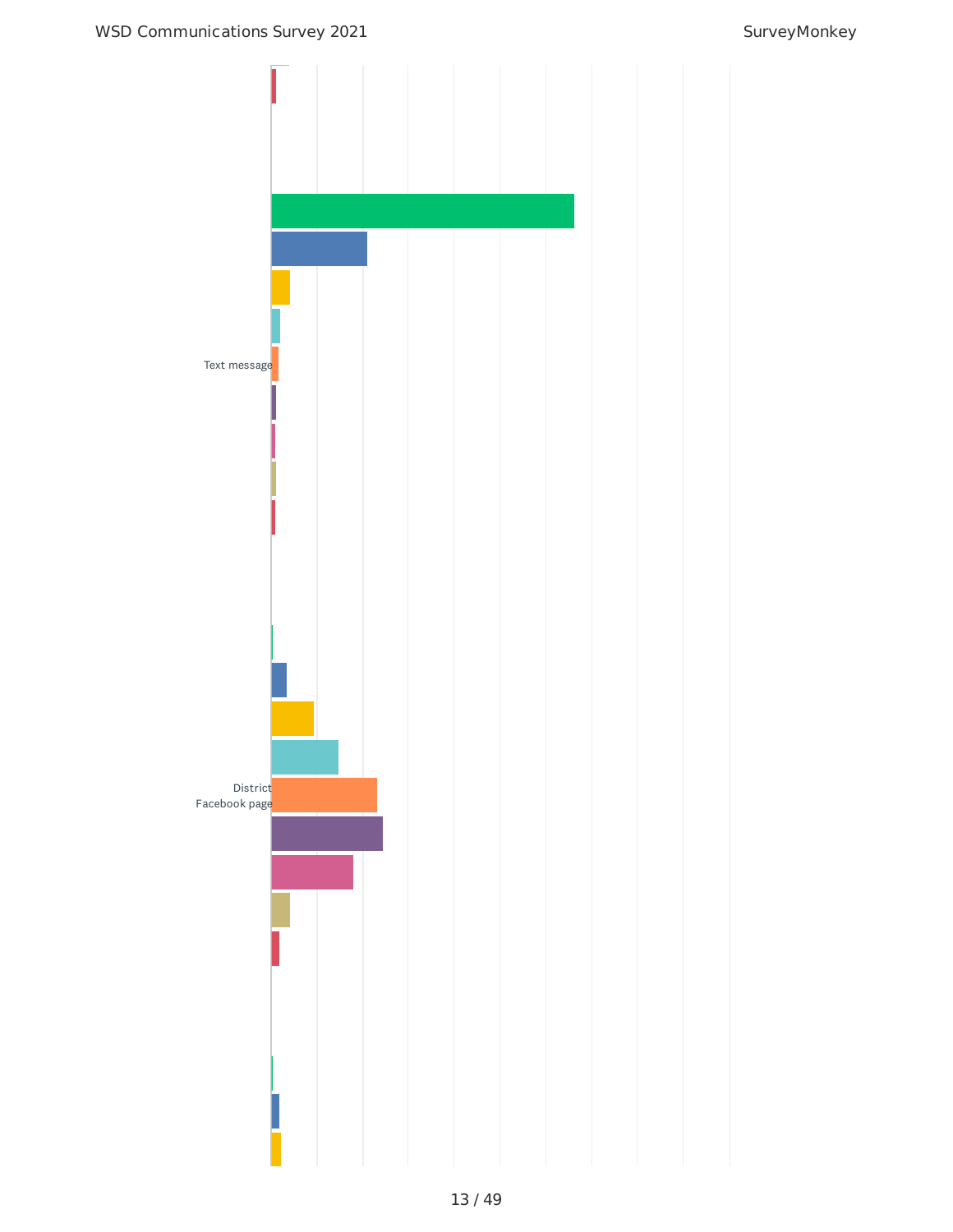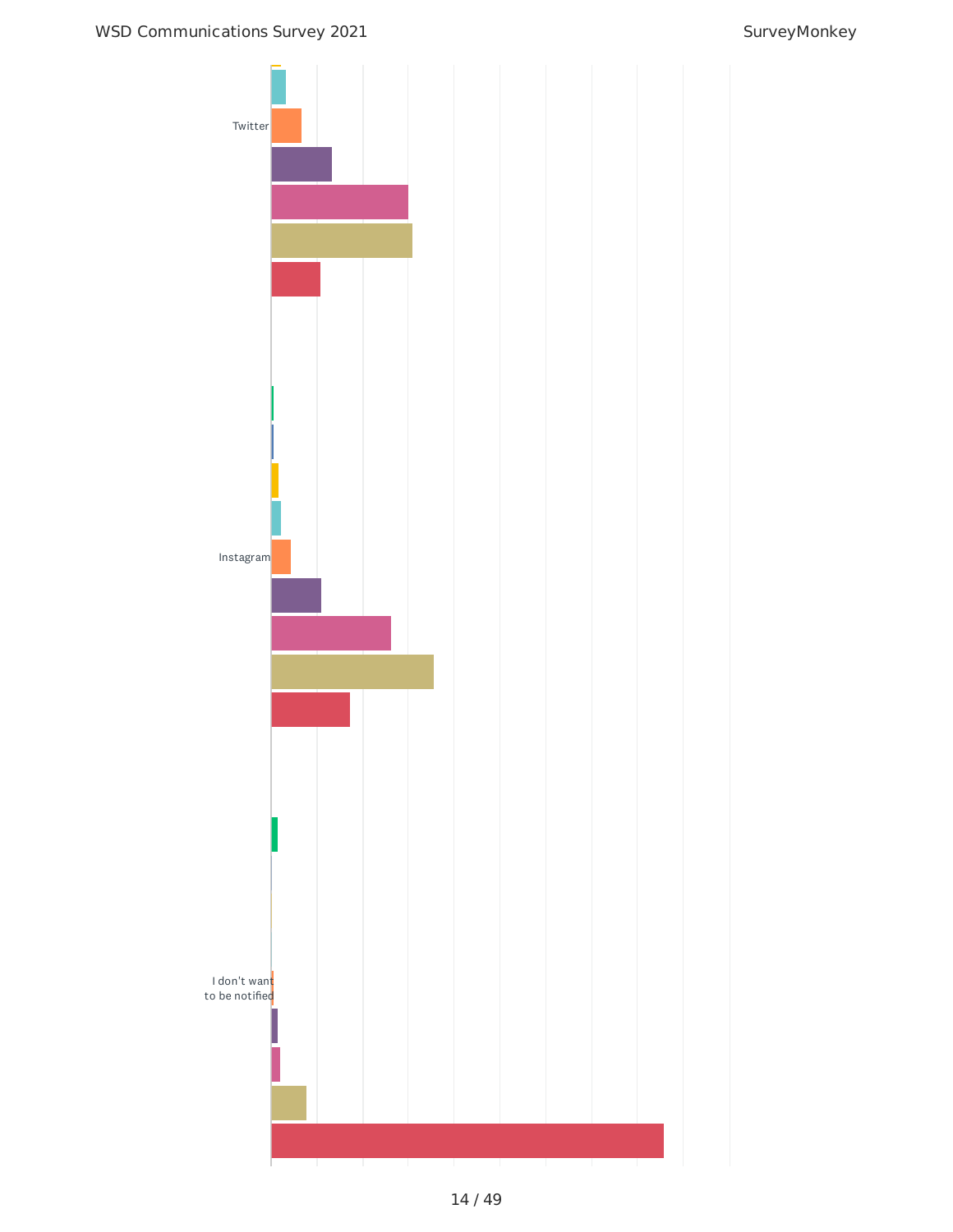

### **1** (most preferred) **2** 2 3 4 5 6 7 8 9 (least preferred)

|                                     | 1 (MOST<br><b>PREFERRED)</b> | $\overline{2}$          | 3             | 4                     | 5             | 6             | $\overline{7}$ | 8             | 9 (LEAST<br><b>PREFERRED)</b> | <b>TOTAL</b> | <b>WEIGH</b><br><b>AVER</b> |
|-------------------------------------|------------------------------|-------------------------|---------------|-----------------------|---------------|---------------|----------------|---------------|-------------------------------|--------------|-----------------------------|
| <b>District</b><br>phone<br>message | 35.96%<br>621                | 37.06%<br>640           | 12.68%<br>219 | 4.46%<br>77           | 2.90%<br>50   | 1.80%<br>31   | 1.68%<br>29    | 2.26%<br>39   | 1.22%<br>21                   | 1,727        |                             |
| App push<br>notification            | 4.06%<br>50                  | 15.10%<br>186           | 21.67%<br>267 | 17.21%<br>212         | 11.69%<br>144 | 10.96%<br>135 | 7.22%<br>89    | 7.06%<br>87   | 5.03%<br>62                   | 1,232        |                             |
| Local TV<br>and radio<br>stations   | 1.42%<br>18                  | 5.60%<br>71             | 15.07%<br>191 | 21.55%<br>273         | 22.49%<br>285 | 13.50%<br>171 | 8.29%<br>105   | 8.52%<br>108  | 3.55%<br>45                   | 1,267        |                             |
| Email                               | 2.95%<br>44                  | 18.83%<br>281           | 38.27%<br>571 | 23.39%<br>349         | 8.38%<br>125  | 4.76%<br>71   | 2.08%<br>31    | 1.01%<br>15   | 0.34%<br>5                    | 1,492        |                             |
| <b>District</b><br>website          | 0.65%<br>6                   | 1.94%<br>18             | 8.39%<br>78   | 20.97%<br>195         | 26.77%<br>249 | 26.34%<br>245 | 9.89%<br>92    | 3.87%<br>36   | 1.18%<br>11                   | 930          |                             |
| <b>Text</b><br>message              | 66.40%<br>1,261              | 21.17%<br>402           | 4.27%<br>81   | 2.00%<br>38           | 1.74%<br>33   | 1.16%<br>22   | 0.95%<br>18    | 1.26%<br>24   | 1.05%<br>20                   | 1,899        |                             |
| <b>District</b><br>Facebook<br>page | 0.32%<br>4                   | 3.53%<br>44             | 9.39%<br>117  | 14.93%<br>186         | 23.27%<br>290 | 24.48%<br>305 | 17.98%<br>224  | 4.25%<br>53   | 1.85%<br>23                   | 1,246        |                             |
| Twitter                             | 0.46%<br>5                   | 1.93%<br>21             | 2.30%<br>25   | 3.31%<br>36           | 6.71%<br>73   | 13.42%<br>146 | 30.06%<br>327  | 30.88%<br>336 | 10.94%<br>119                 | 1,088        |                             |
| Instagram                           | 0.58%<br>6                   | 0.67%<br>$\overline{7}$ | 1.63%<br>17   | 2.40%<br>25           | 4.31%<br>45   | 11.12%<br>116 | 26.46%<br>276  | 35.47%<br>370 | 17.35%<br>181                 | 1,043        |                             |
| I don't<br>want to be<br>notified   | 1.55%<br>7                   | 0.22%<br>$\mathbf{1}$   | 0.22%<br>1    | 0.22%<br>$\mathbf{1}$ | 0.66%<br>3    | 1.55%<br>7    | 1.99%<br>9     | 7.74%<br>35   | 85.84%<br>388                 | 452          |                             |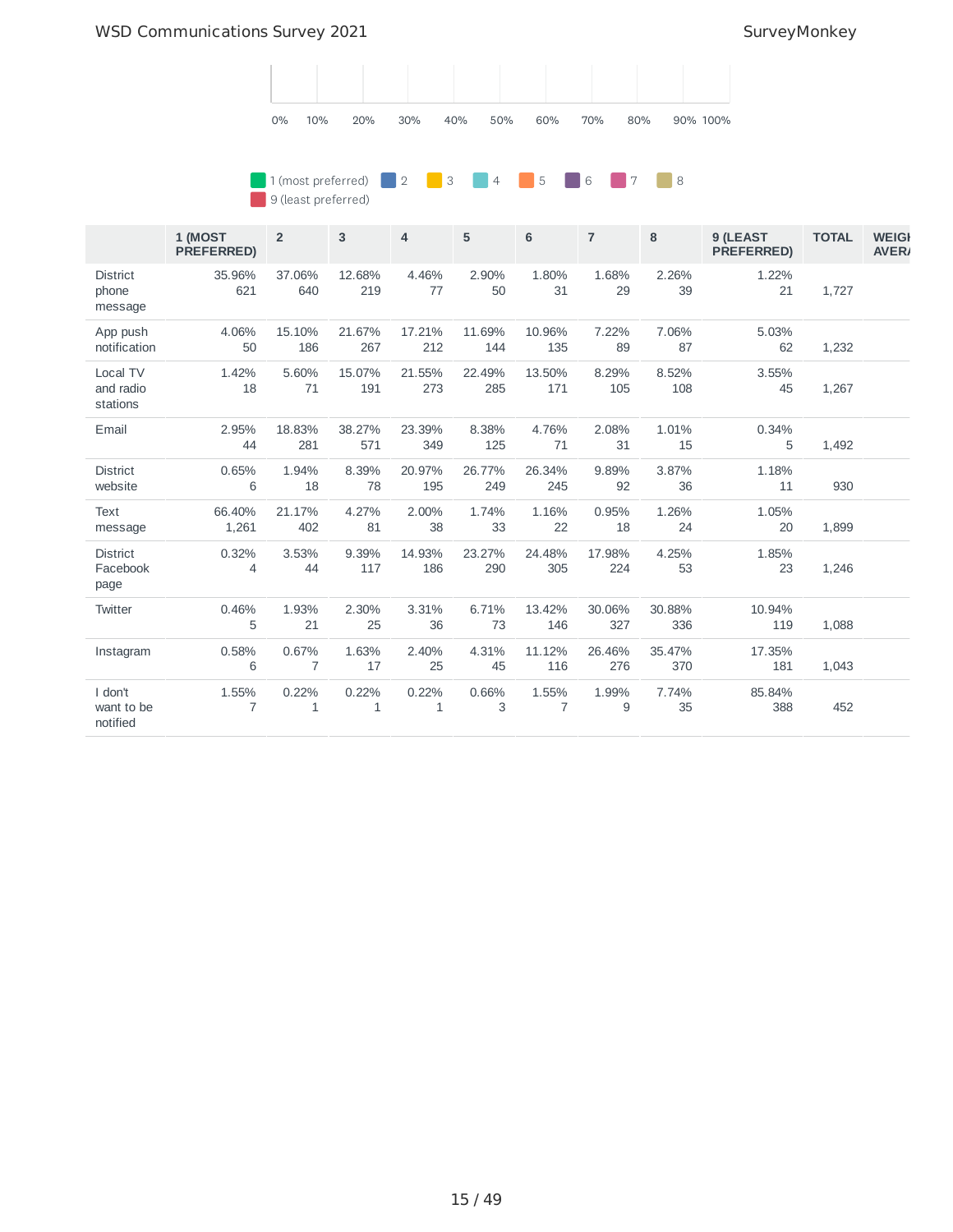# Q6 On days when school is called off because of inclement weather, what is the best time to receive the District phone message and text in the morning?



| <b>ANSWER CHOICES</b>           | <b>RESPONSES</b> |                |
|---------------------------------|------------------|----------------|
| Before 5:00 a.m.                | 30.91%<br>646    |                |
| $5:00-5:30$ a.m.                | 755<br>36.12%    |                |
| $5:30-6:00$ a.m.                | 414<br>19.81%    |                |
| $6:00-6:30$ a.m.                | 203<br>9.71%     |                |
| $6:30-7:00$ a.m.                | 47<br>2.25%      |                |
| After 7:00 a.m.                 | $0.33\%$         | $\overline{7}$ |
| I would prefer not to be called | 18<br>0.86%      |                |
| <b>TOTAL</b>                    | 2,090            |                |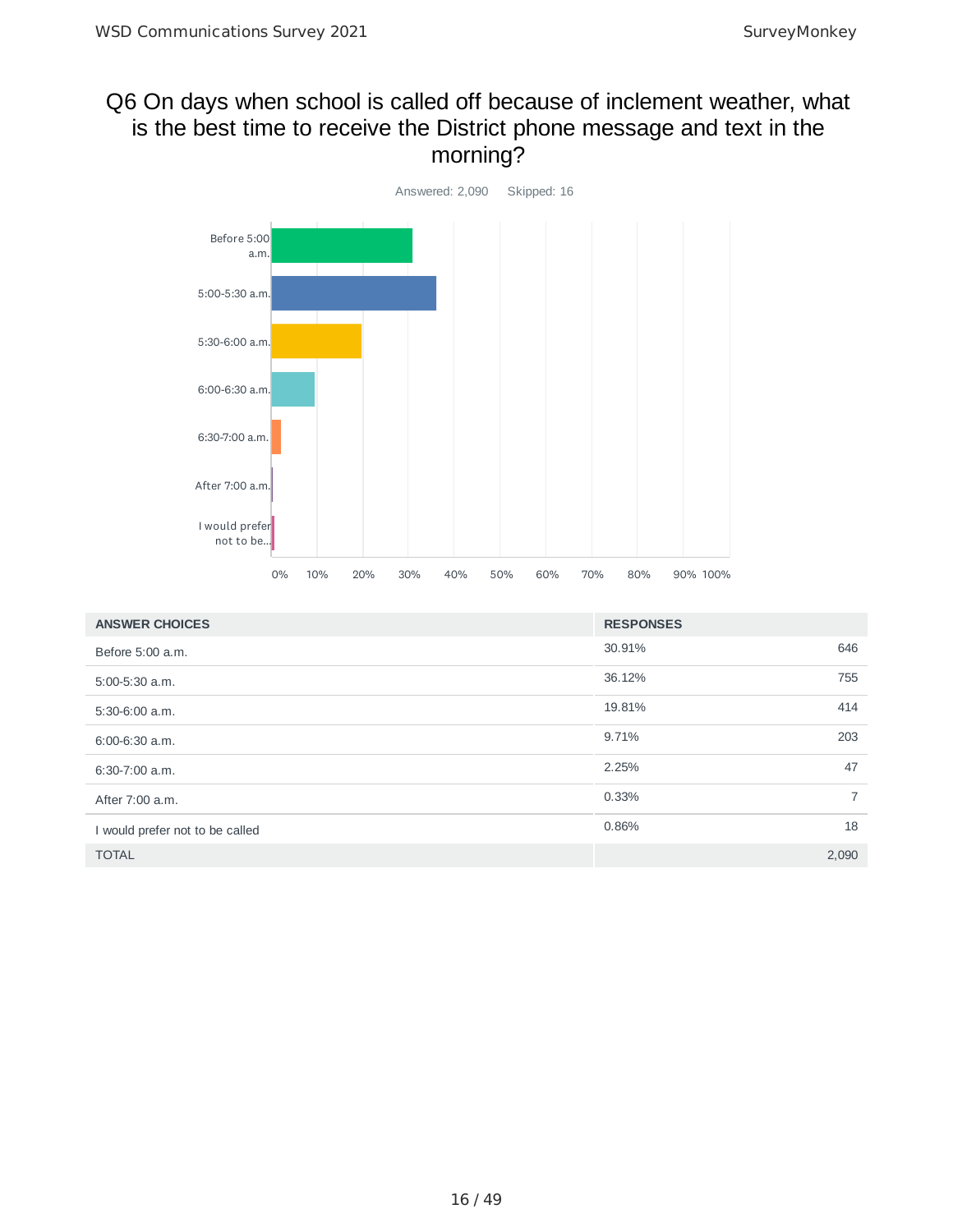# Q7 How well does the District communicate emergency information?



| <b>ANSWER CHOICES</b> | <b>RESPONSES</b> |       |
|-----------------------|------------------|-------|
| <b>Extremely well</b> | 39.15%           | 817   |
| Very well             | 40.73%           | 850   |
| Moderately well       | 15.81%           | 330   |
| Slightly well         | 2.64%            | 55    |
| Not well              | 1.68%            | 35    |
| <b>TOTAL</b>          |                  | 2,087 |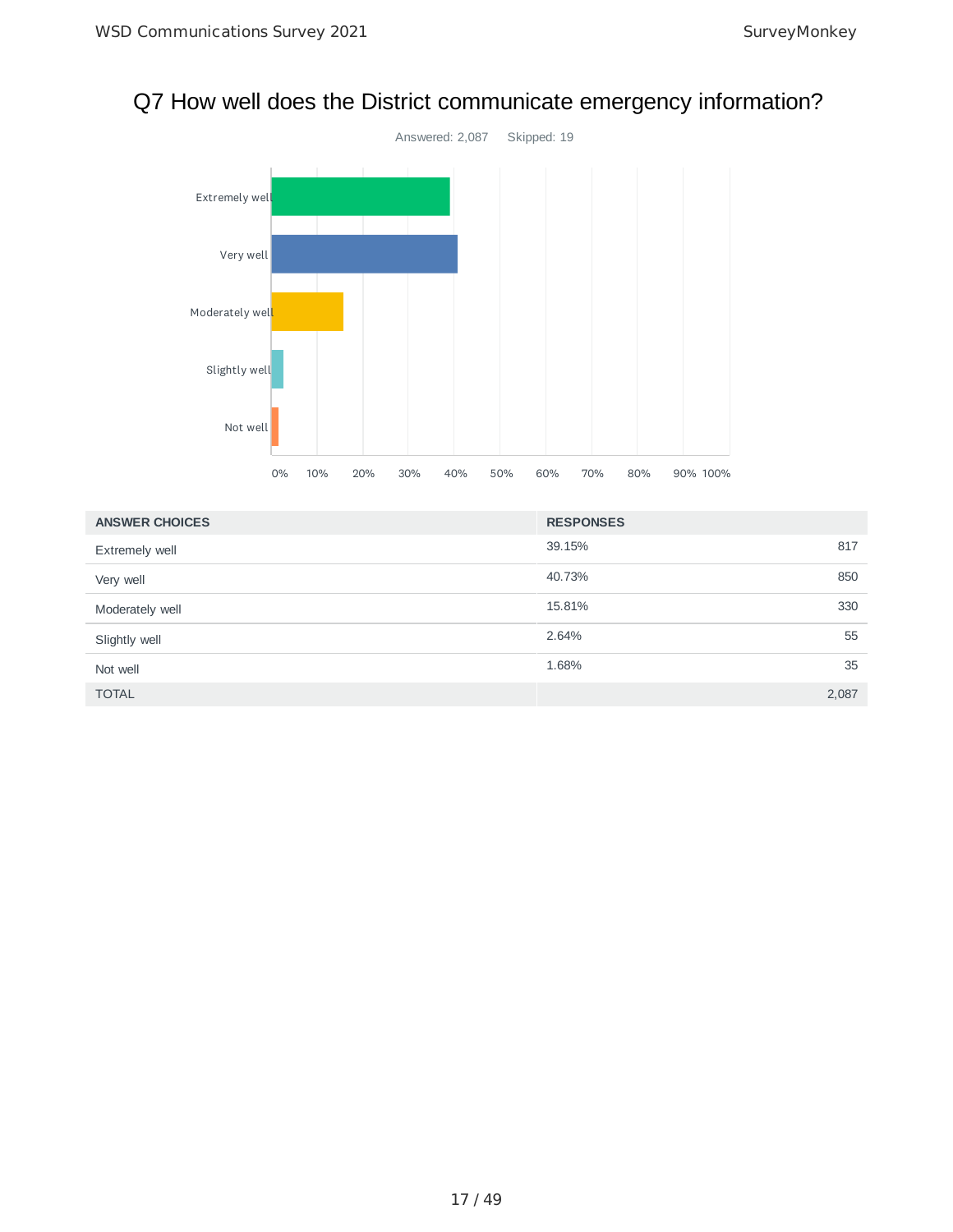

### 7.68% 156 31.20% 634 48.92% 994 9.15% 186 3.05% 62 TOTAL 2,032 **ANSWER CHOICES RESPONSES** Daily Weekly Monthly Yearly Never

# Q8 How often do you visit the District website?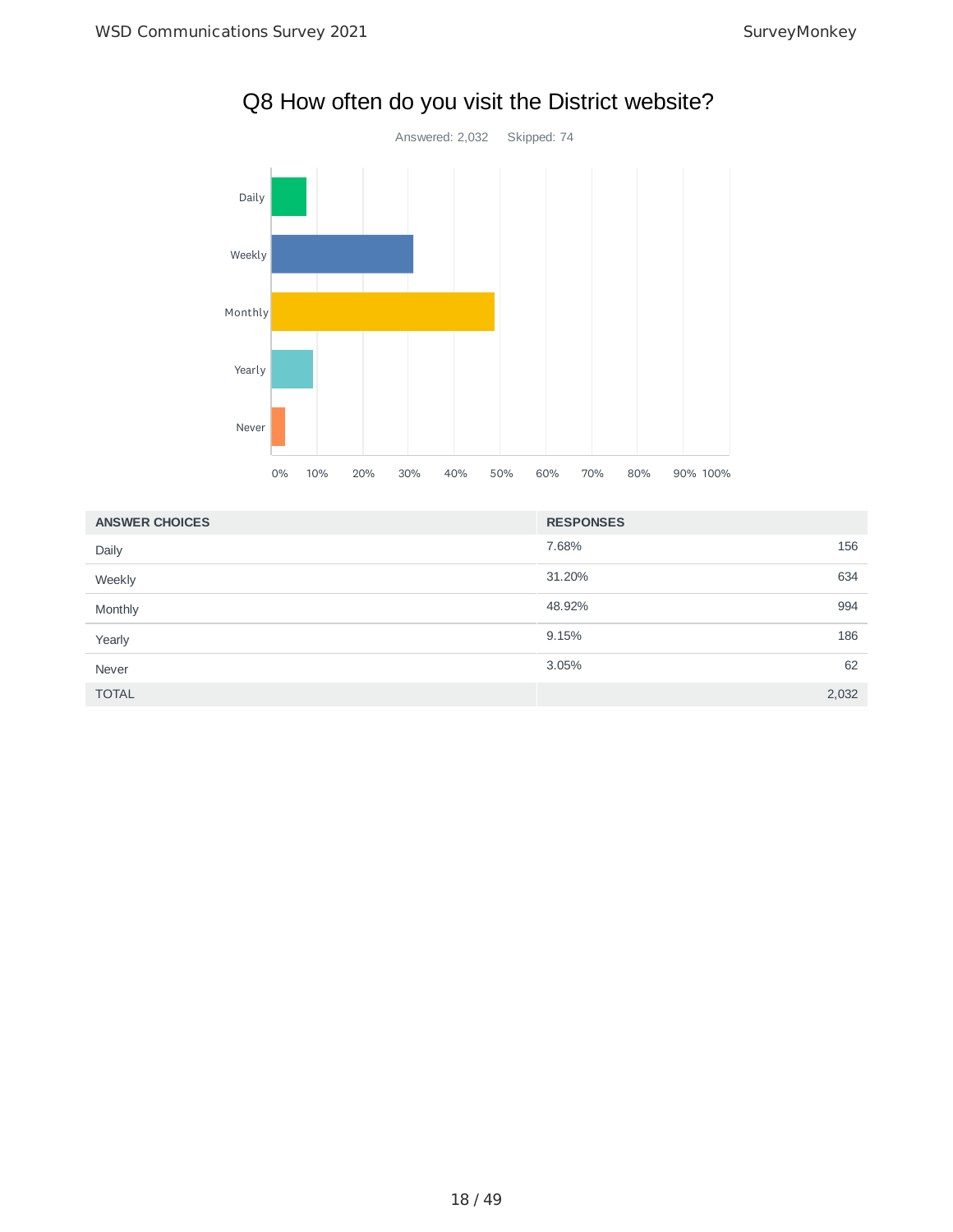

# Q9 What information do you look for on the District website?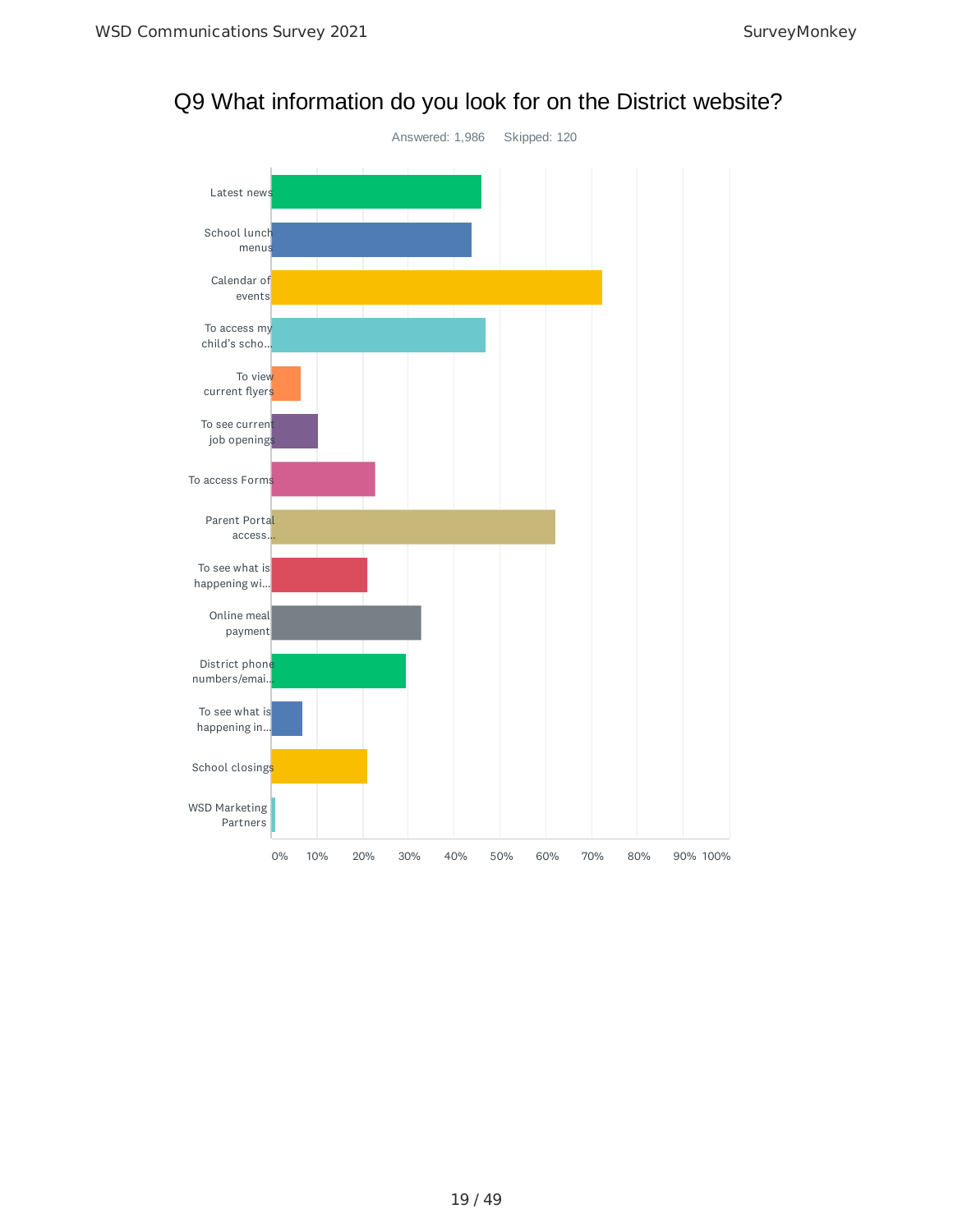## WSD Communications Survey 2021 and the state of the SurveyMonkey

| <b>ANSWER CHOICES</b>                                   | <b>RESPONSES</b> |       |
|---------------------------------------------------------|------------------|-------|
| Latest news                                             | 45.97%           | 913   |
| School lunch menus                                      | 43.96%           | 873   |
| Calendar of events                                      | 72.31%           | 1,436 |
| To access my child's school website                     | 46.78%           | 929   |
| To view current flyers                                  | 6.55%            | 130   |
| To see current job openings                             | 10.27%           | 204   |
| To access Forms                                         | 22.81%           | 453   |
| Parent Portal access (Student360) / Staff Portal access | 62.24%           | 1,236 |
| To see what is happening with the Board of Education    | 21.05%           | 418   |
| Online meal payment                                     | 32.78%           | 651   |
| District phone numbers/email addresses                  | 29.56%           | 587   |
| To see what is happening in a specific department       | 7.00%            | 139   |
| School closings                                         | 21.20%           | 421   |
| <b>WSD Marketing Partners</b>                           | 1.11%            | 22    |
| Total Respondents: 1,986                                |                  |       |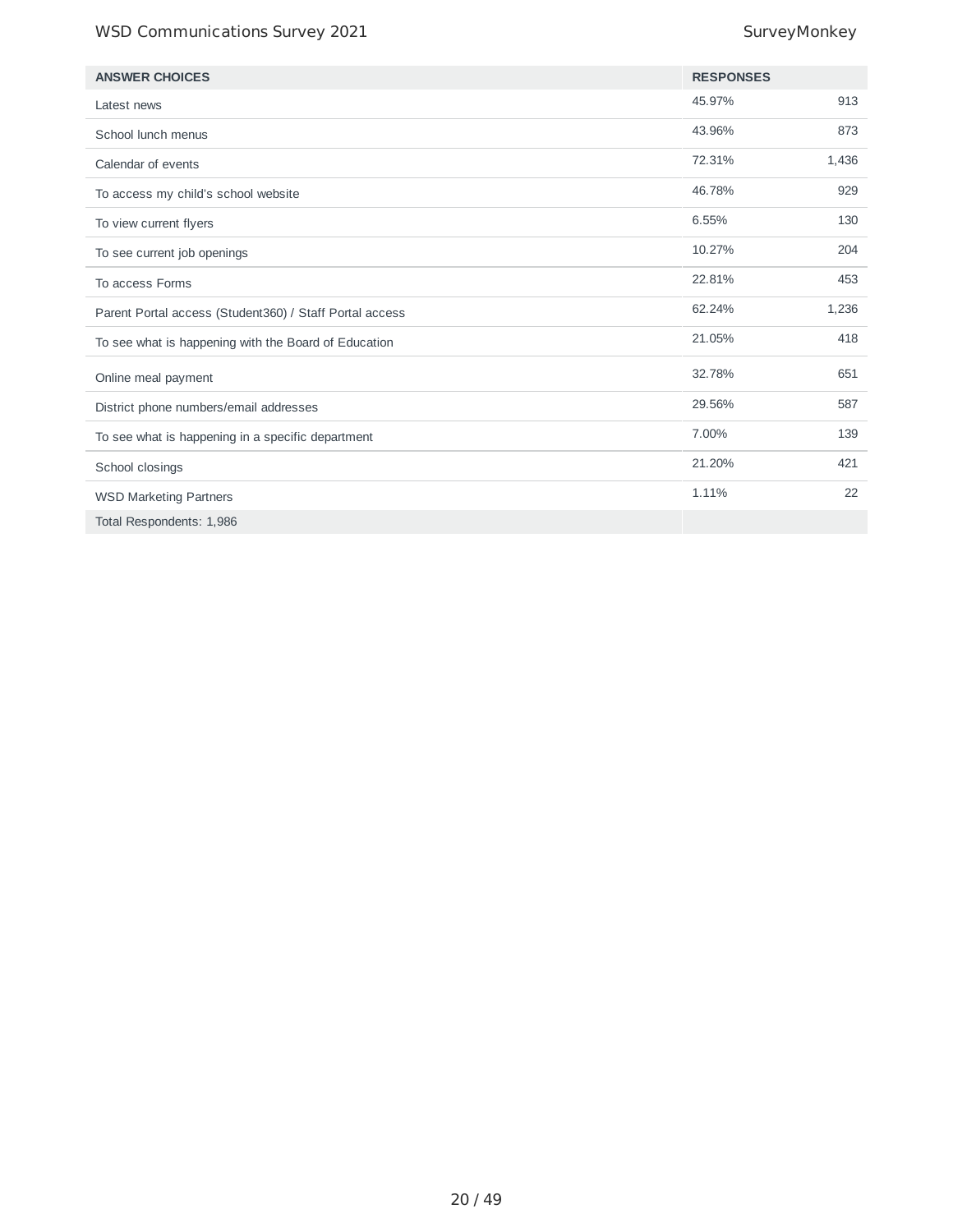## Q10 How easy is it to find the information you are looking for on our website?



| <b>ANSWER CHOICES</b> | <b>RESPONSES</b> |
|-----------------------|------------------|
| <b>Extremely easy</b> | 9.18%<br>184     |
| Very easy             | 34.18%<br>685    |
| Moderately easy       | 44.56%<br>893    |
| Slightly easy         | 8.78%<br>176     |
| Not at all easy       | 3.29%<br>66      |
| <b>TOTAL</b>          | 2,004            |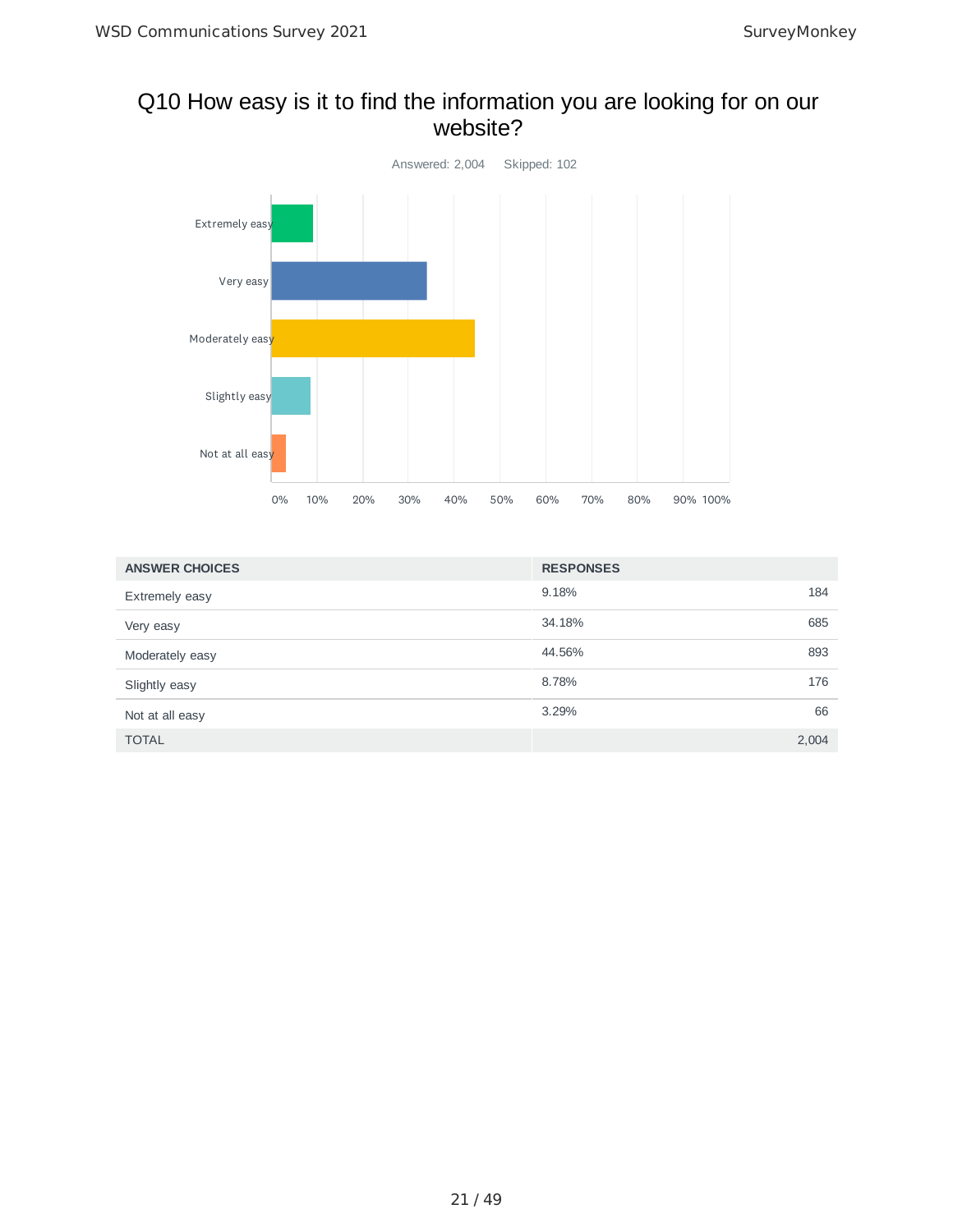

# Q11 Does the website appear easy to navigate?

| <b>ANSWER CHOICES</b> | <b>RESPONSES</b> |     |
|-----------------------|------------------|-----|
| <b>Extremely easy</b> | 9.57%            | 192 |
| Very easy             | 37.39%           | 750 |
| Somewhat easy         | 45.61%           | 915 |
| Not so easy           | 5.48%            | 110 |
| Not at all easy       | 1.94%            | 39  |
| <b>TOTAL</b>          | 2,006            |     |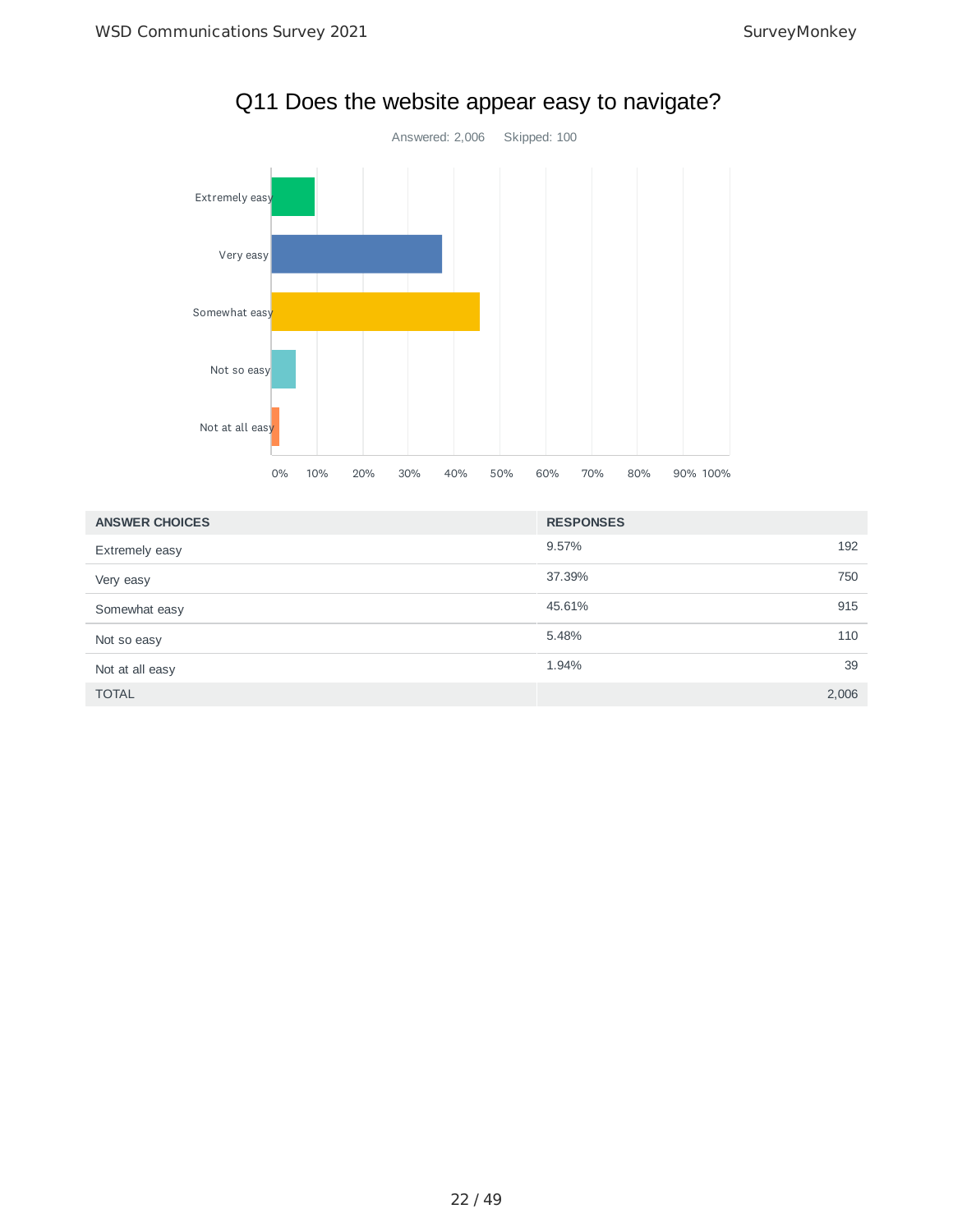## Q12 How do you feel about receiving school and community flyers via email?



| <b>ANSWER CHOICES</b>                                                                                       | <b>RESPONSES</b> |       |
|-------------------------------------------------------------------------------------------------------------|------------------|-------|
| I like receiving flyers electronically via email                                                            | 69.36%           | 1.383 |
| I prefer receiving flyers as hard copies sent home with my child                                            | 10.73%           | 214   |
| I don't typically pay attention to the emails but I like accessing the current flyers on the school website | 14.29%           | 285   |
| opted out because none of the flyers that are sent are of interest to me or my child                        | 5.62%            | 112   |
| <b>TOTAL</b>                                                                                                |                  | 1.994 |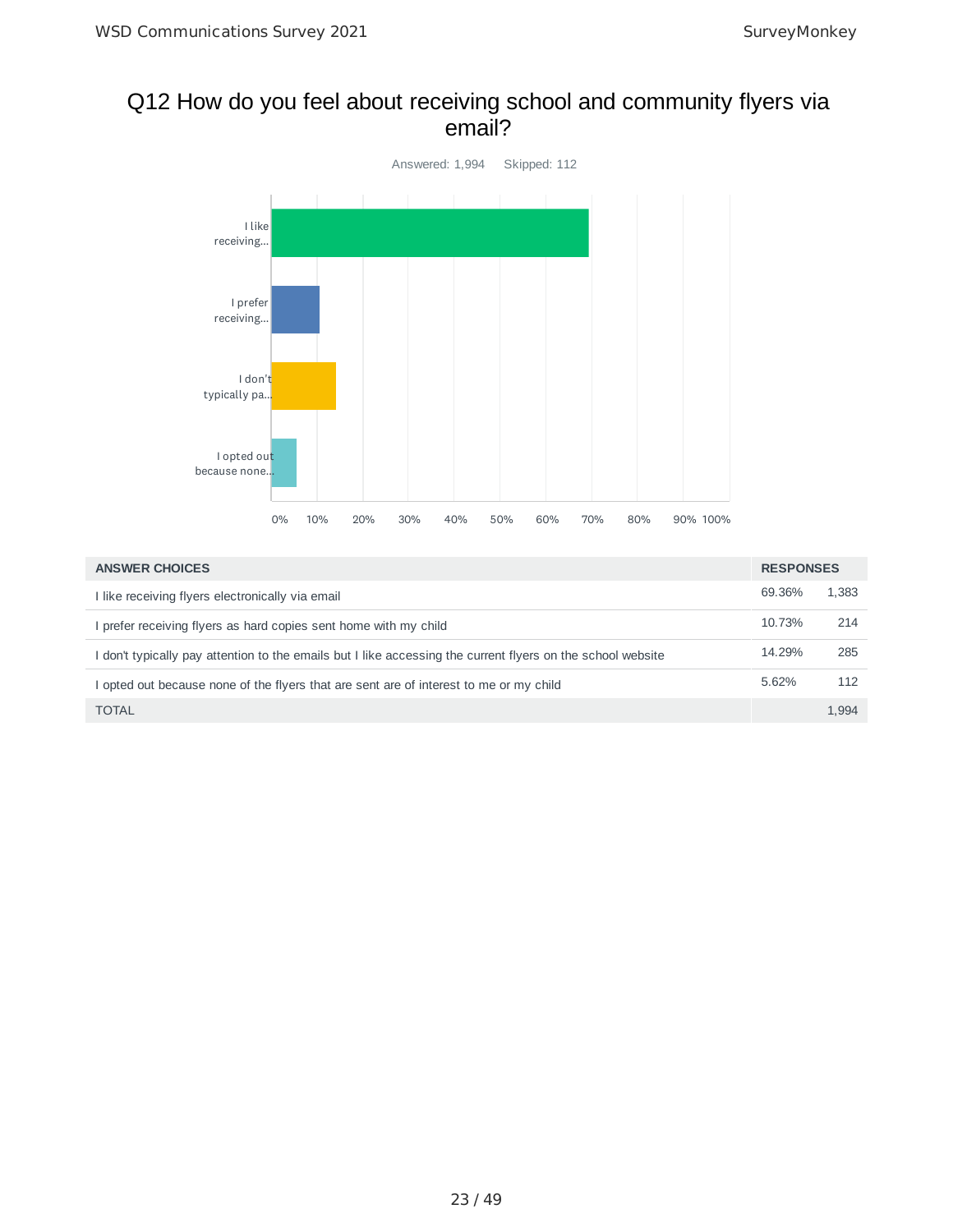

# Q13 How often do you use the Parent Portal (Student360)?

| <b>ANSWER CHOICES</b> | <b>RESPONSES</b> |       |
|-----------------------|------------------|-------|
| Daily                 | 11.36%           | 225   |
| Weekly                | 45.73%           | 906   |
| Monthly               | 30.94%           | 613   |
| Yearly                | 4.19%            | 83    |
| Never                 | 7.77%            | 154   |
| <b>TOTAL</b>          |                  | 1,981 |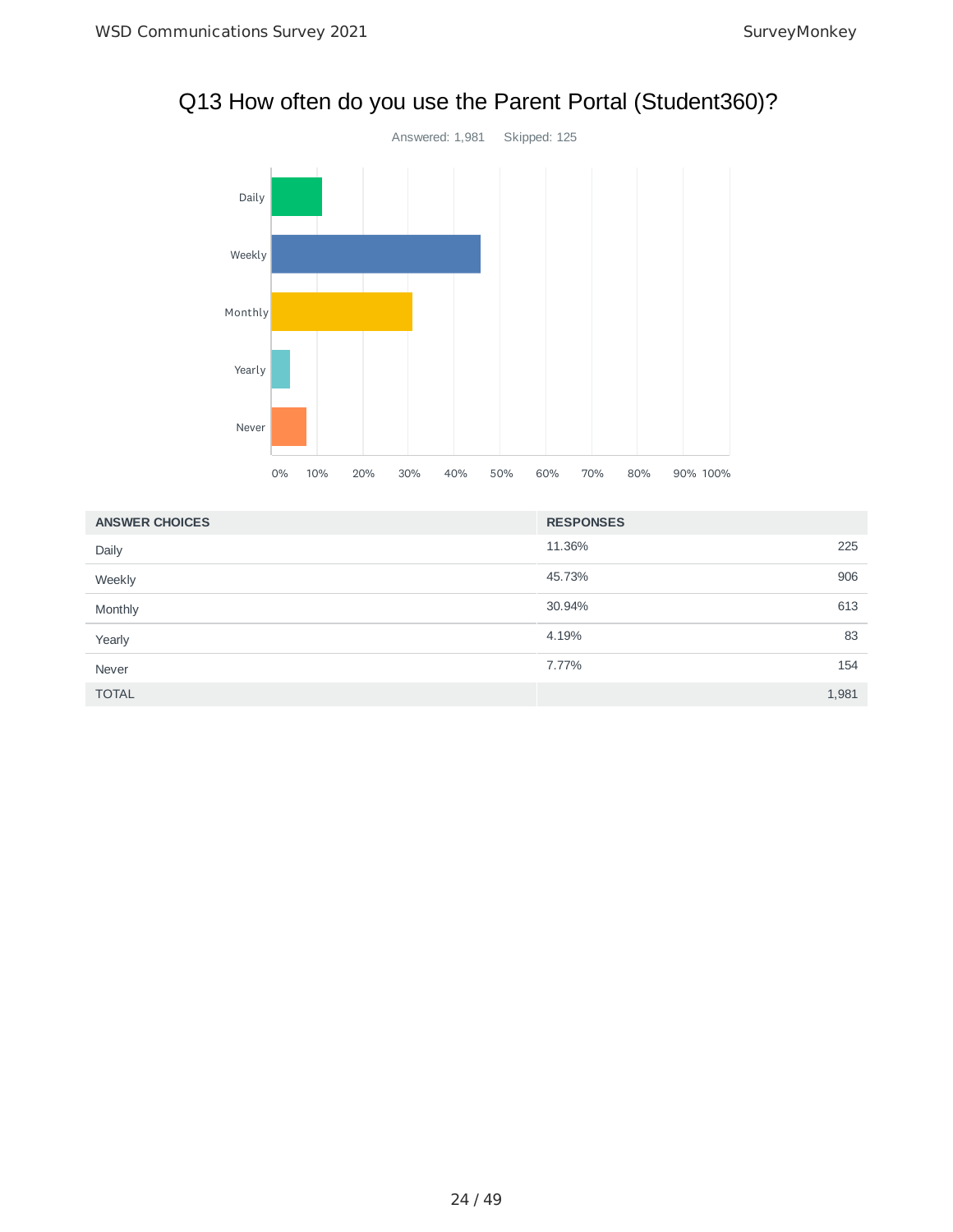# Q15 The WSD eNews is sent out via email twice a month, and is also posted on the District website. How often do you read the WSD eNews?



| <b>ANSWER CHOICES</b>  | <b>RESPONSES</b> |       |
|------------------------|------------------|-------|
| Always                 | 29.97%           | 573   |
| Usually                | 36.51%           | 698   |
| Sometimes              | 27.93%           | 534   |
| Never                  | 4.71%            | 90    |
| I didn't know about it | 0.89%            | 17    |
| <b>TOTAL</b>           |                  | 1,912 |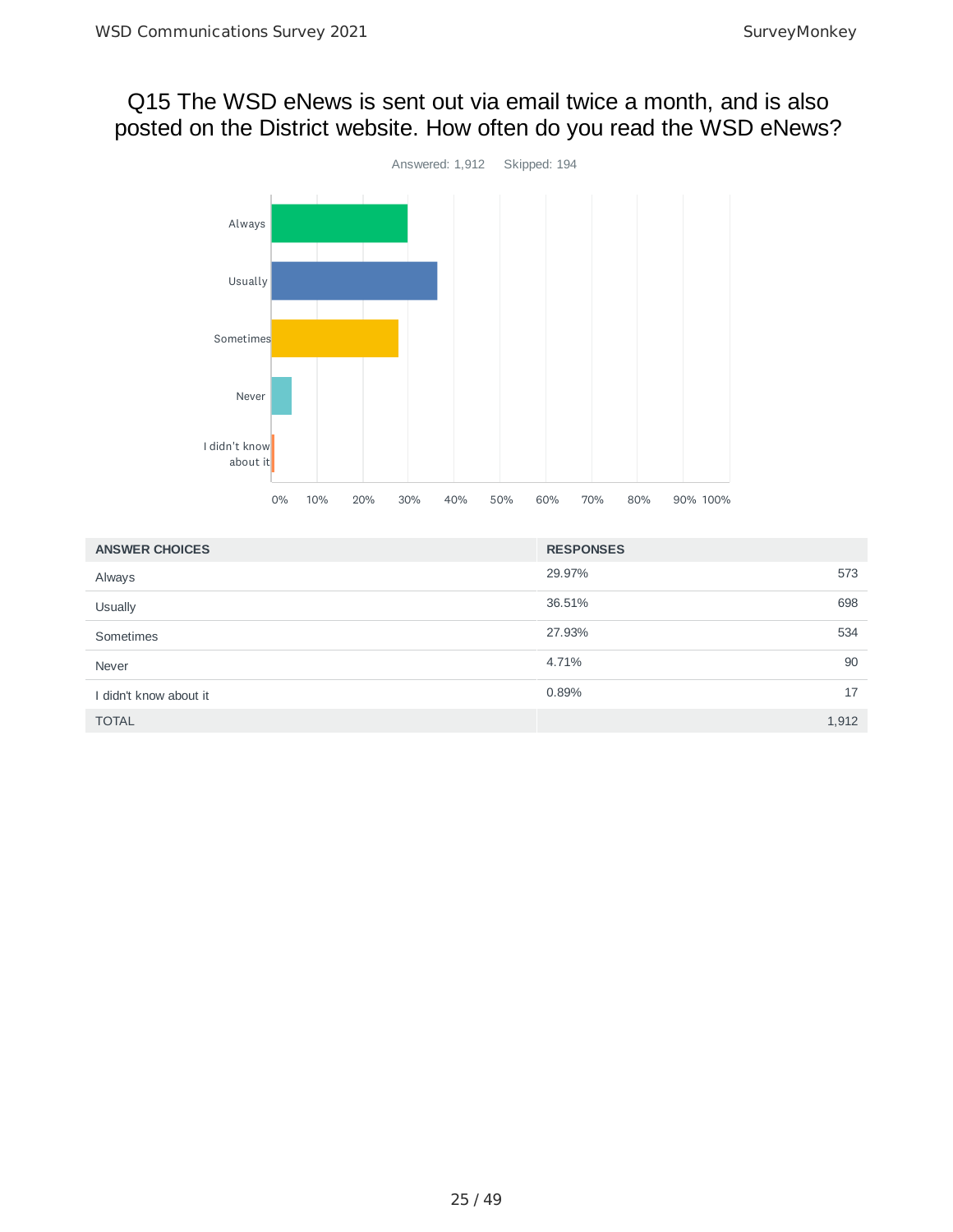# Q16 What types of stories would you like to see in the WSD eNews?

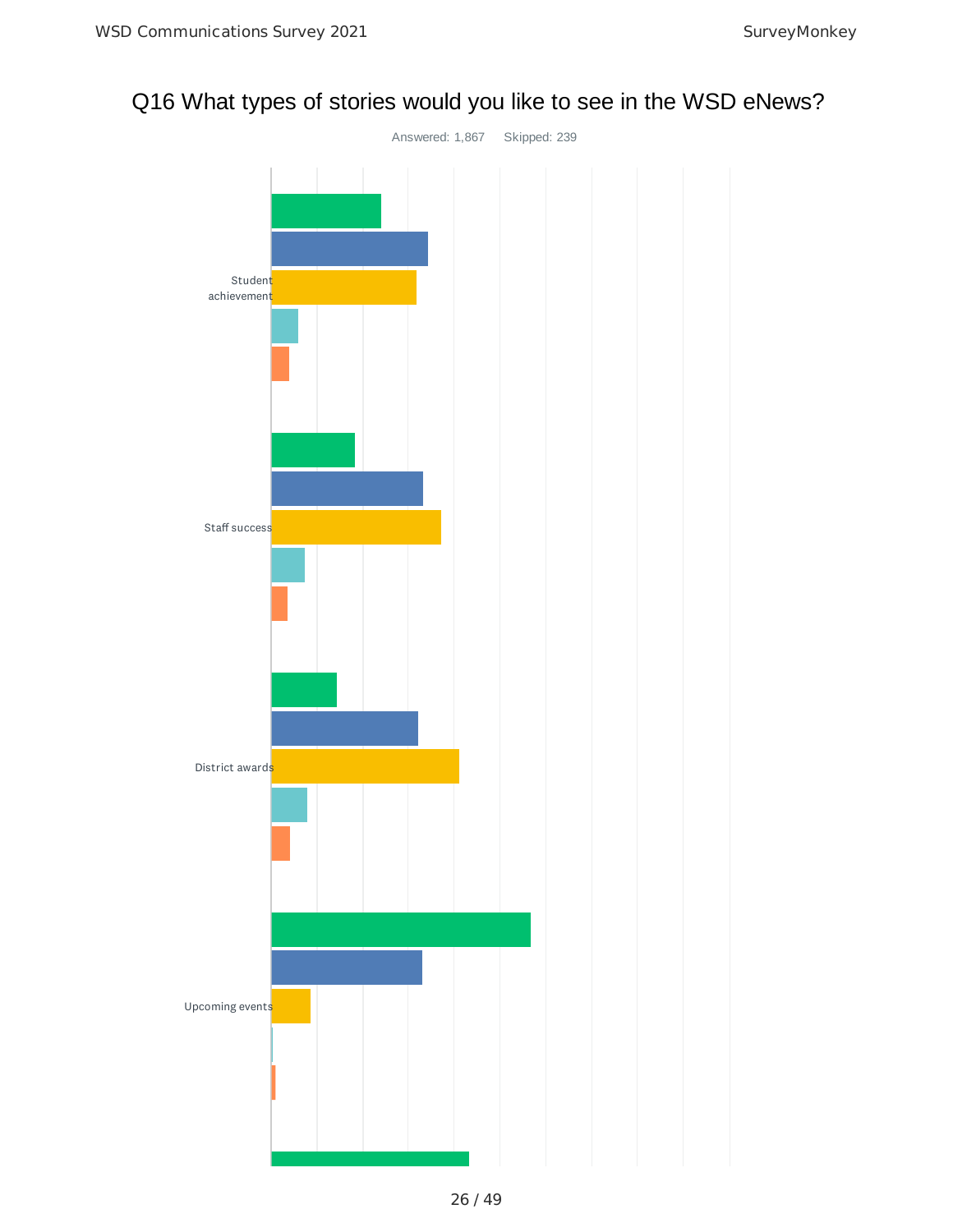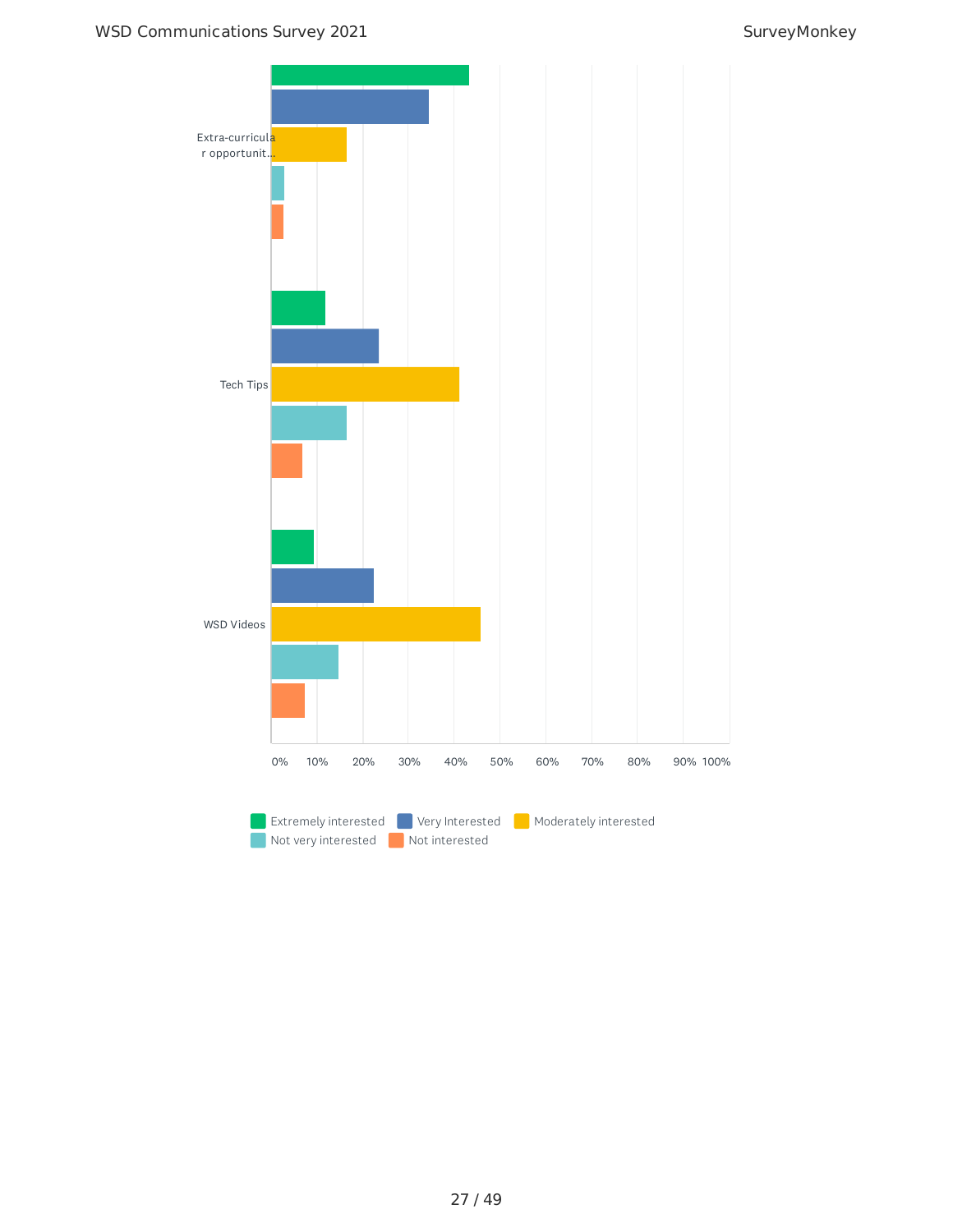## WSD Communications Survey 2021 and the state of the SurveyMonkey

|                                                   | <b>EXTREMELY</b><br><b>INTERESTED</b> | <b>VERY</b><br><b>INTERESTED</b> | <b>MODERATELY</b><br><b>INTERESTED</b> | <b>NOT VERY</b><br><b>INTERESTED</b> | <b>NOT</b><br><b>INTERESTED</b> | <b>TOTAL</b> | <b>WEIGHTED</b><br><b>AVERAGE</b> |
|---------------------------------------------------|---------------------------------------|----------------------------------|----------------------------------------|--------------------------------------|---------------------------------|--------------|-----------------------------------|
| Student<br>achievement                            | 24.04%<br>437                         | 34.21%<br>622                    | 31.85%<br>579                          | $6.00\%$<br>109                      | 3.91%<br>71                     | 1,818        | 2.32                              |
| Staff success                                     | 18.31%<br>331                         | 33.24%<br>601                    | 37.22%<br>673                          | 7.47%<br>135                         | 3.76%<br>68                     | 1,808        | 2.45                              |
| District awards                                   | 14.41%<br>257                         | 32.14%<br>573                    | 41.22%<br>735                          | 8.02%<br>143                         | 4.21%<br>75                     | 1,783        | 2.55                              |
| Upcoming events                                   | 56.76%<br>1,049                       | 33.06%<br>611                    | 8.77%<br>162                           | 0.43%<br>8                           | 0.97%<br>18                     | 1,848        | 1.56                              |
| Extra-curricular<br>opportunities for<br>students | 43.34%<br>787                         | 34.42%<br>625                    | 16.52%<br>300                          | 3.03%<br>55                          | 2.70%<br>49                     | 1,816        | 1.87                              |
| <b>Tech Tips</b>                                  | 11.87%<br>212                         | 23.68%<br>423                    | 41.15%<br>735                          | 16.46%<br>294                        | 6.83%<br>122                    | 1,786        | 2.83                              |
| <b>WSD Videos</b>                                 | 9.44%<br>167                          | 22.50%<br>398                    | 45.73%<br>809                          | 14.87%<br>263                        | 7.46%<br>132                    | 1,769        | 2.88                              |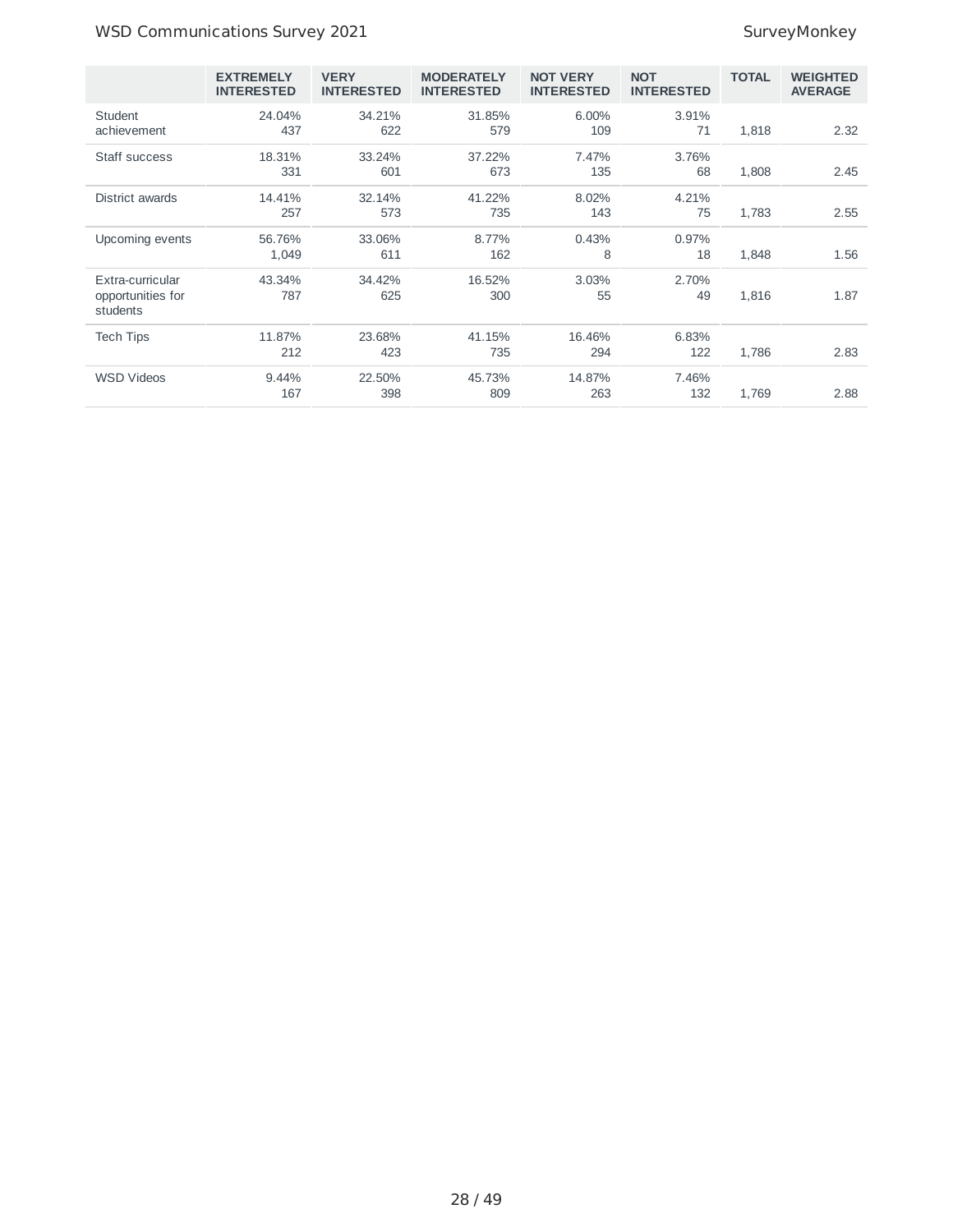# Q18 Board Meeting Report is sent out following each Board Meeting. How often do you read Board Meeting Report?



| <b>ANSWER CHOICES</b>  | <b>RESPONSES</b> |       |
|------------------------|------------------|-------|
| Always                 | 27.67%           | 531   |
| Usually                | 30.43%           | 584   |
| Sometimes              | 33.66%           | 646   |
| Never                  | 7.30%            | 140   |
| I didn't know about it | 0.94%            | 18    |
| <b>TOTAL</b>           |                  | 1,919 |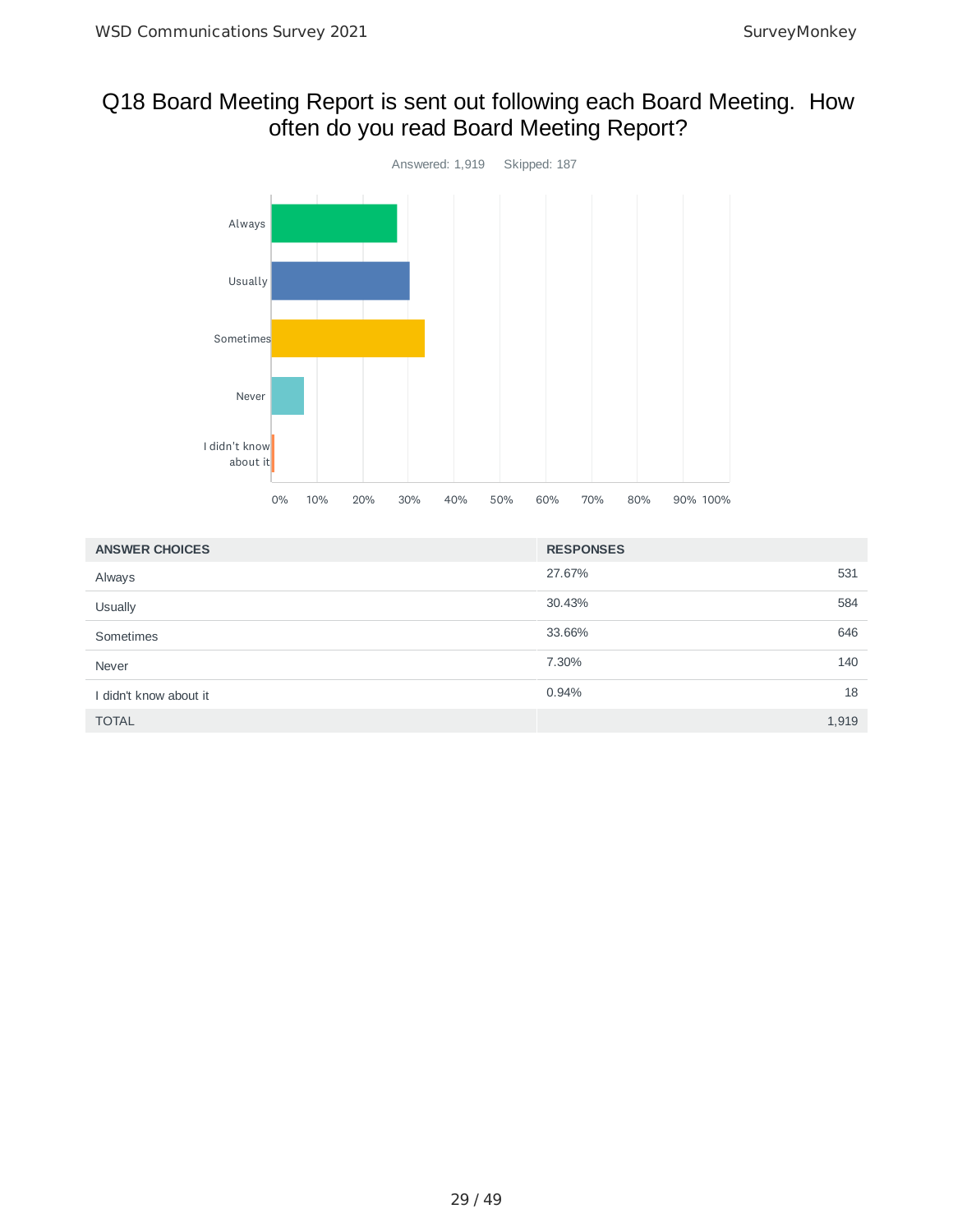

# Q19 What types of things do you look for in Board Meeting Report?

| <b>ANSWER CHOICES</b>        | <b>RESPONSES</b> |     |
|------------------------------|------------------|-----|
| Recognition                  | 2.53%            | 45  |
| Personnel Changes            | 15.17%           | 270 |
| Superintendent Reports       | 19.66%           | 350 |
| <b>General Board Actions</b> | 1,024<br>57.53%  |     |
| <b>Construction Updates</b>  | 5.11%            | 91  |
| <b>TOTAL</b>                 | 1,780            |     |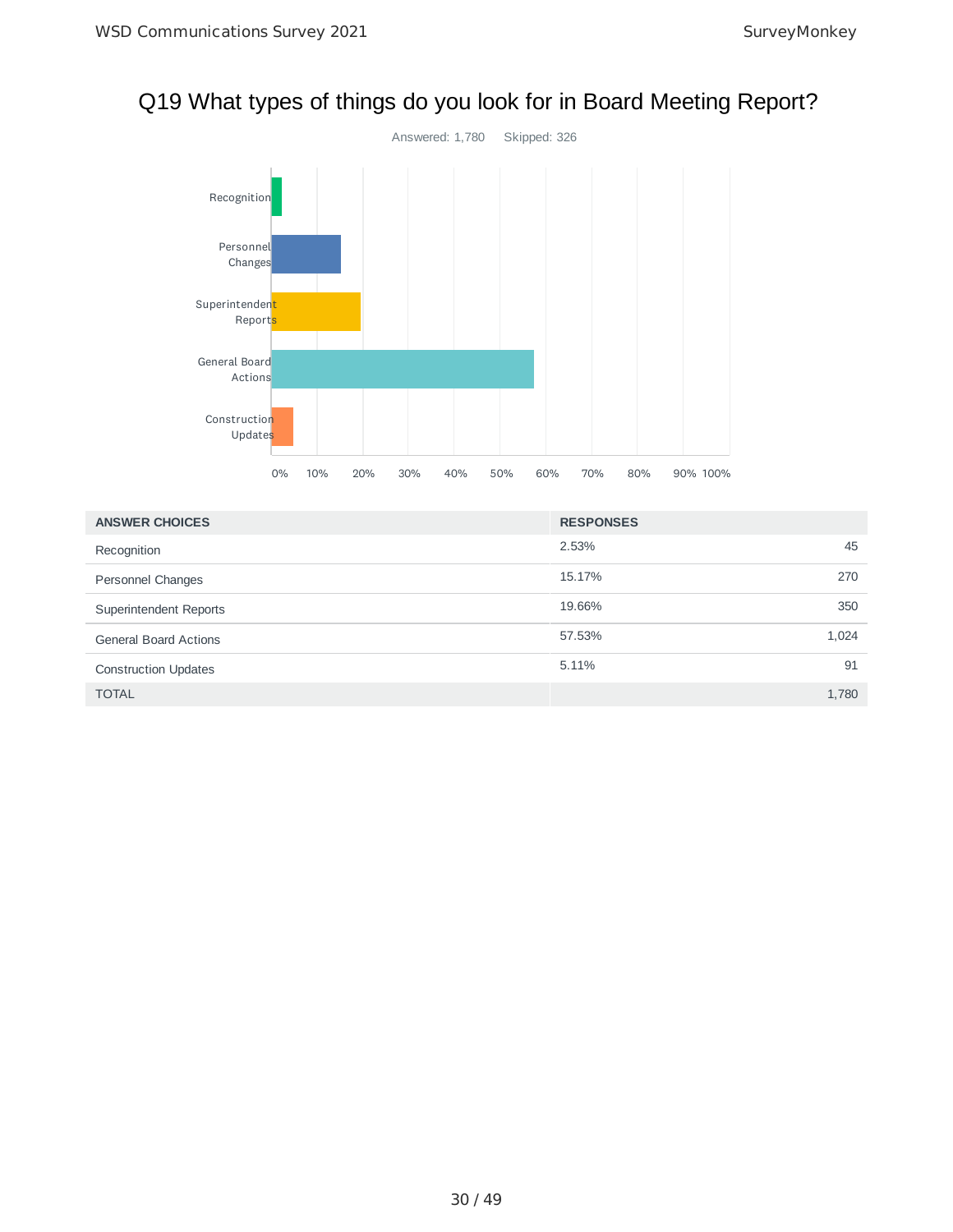

# Q20 How often do you visit the District Facebook page?

| <b>ANSWER CHOICES</b>       | <b>RESPONSES</b> |
|-----------------------------|------------------|
| Daily                       | 3.36%<br>64      |
| Weekly                      | 19.74%<br>376    |
| Monthly                     | 34.96%<br>666    |
| Never                       | 33.60%<br>640    |
| I didn't know there was one | 8.35%<br>159     |
| <b>TOTAL</b>                | 1,905            |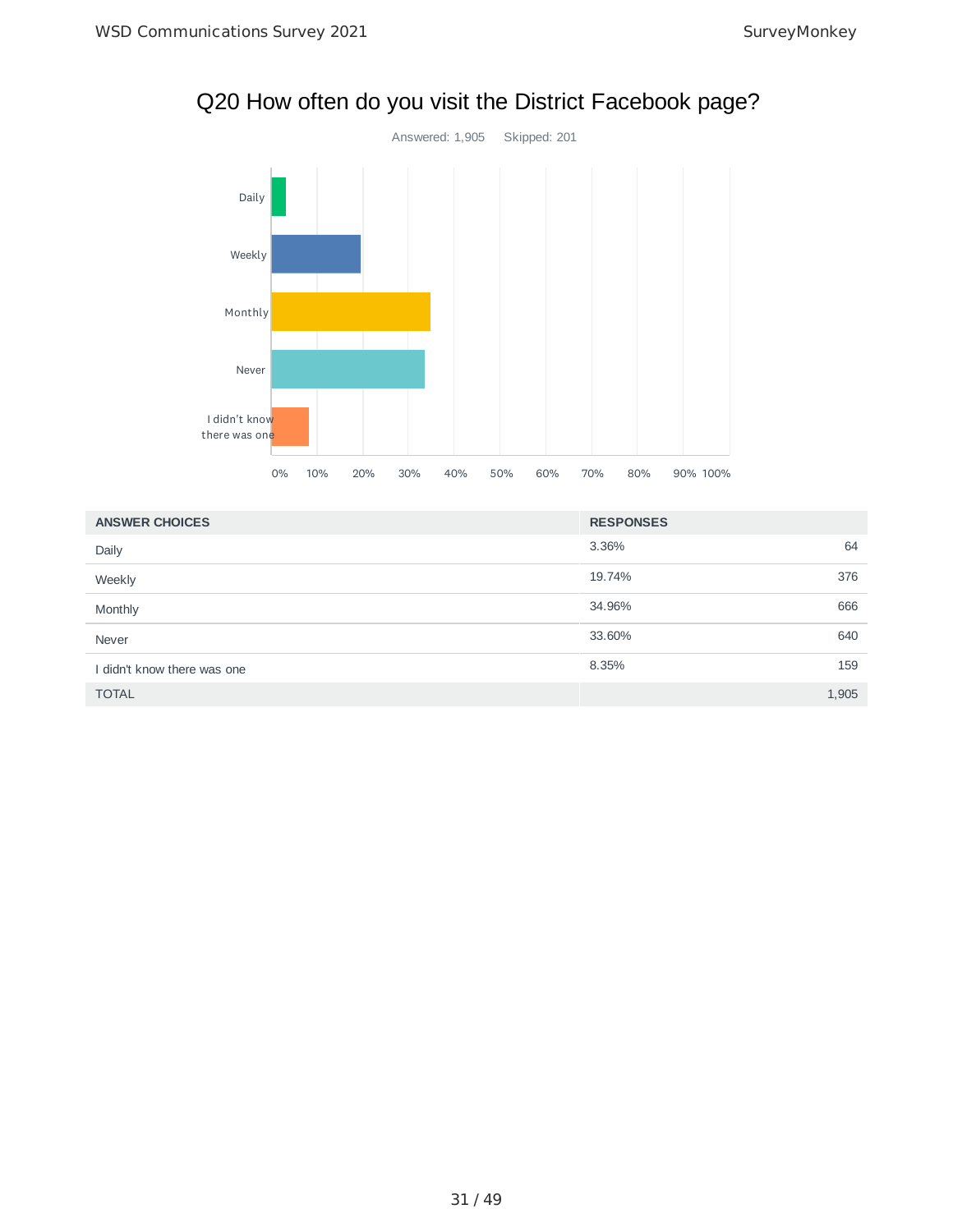

|                             | $0\%$ | 10% | 20% | 30% | 40% | 50% | 60% | 70%    | 80%              | 90% 100% |       |
|-----------------------------|-------|-----|-----|-----|-----|-----|-----|--------|------------------|----------|-------|
| <b>ANSWER CHOICES</b>       |       |     |     |     |     |     |     |        | <b>RESPONSES</b> |          |       |
| Yes                         |       |     |     |     |     |     |     | 28.64% |                  |          | 547   |
| <b>No</b>                   |       |     |     |     |     |     |     | 63.51% |                  |          | 1,213 |
| I didn't know there was one |       |     |     |     |     |     |     | 7.85%  |                  |          | 150   |
| <b>TOTAL</b>                |       |     |     |     |     |     |     |        |                  |          | 1,910 |

# Q21 Do you follow WSDinfo on Twitter?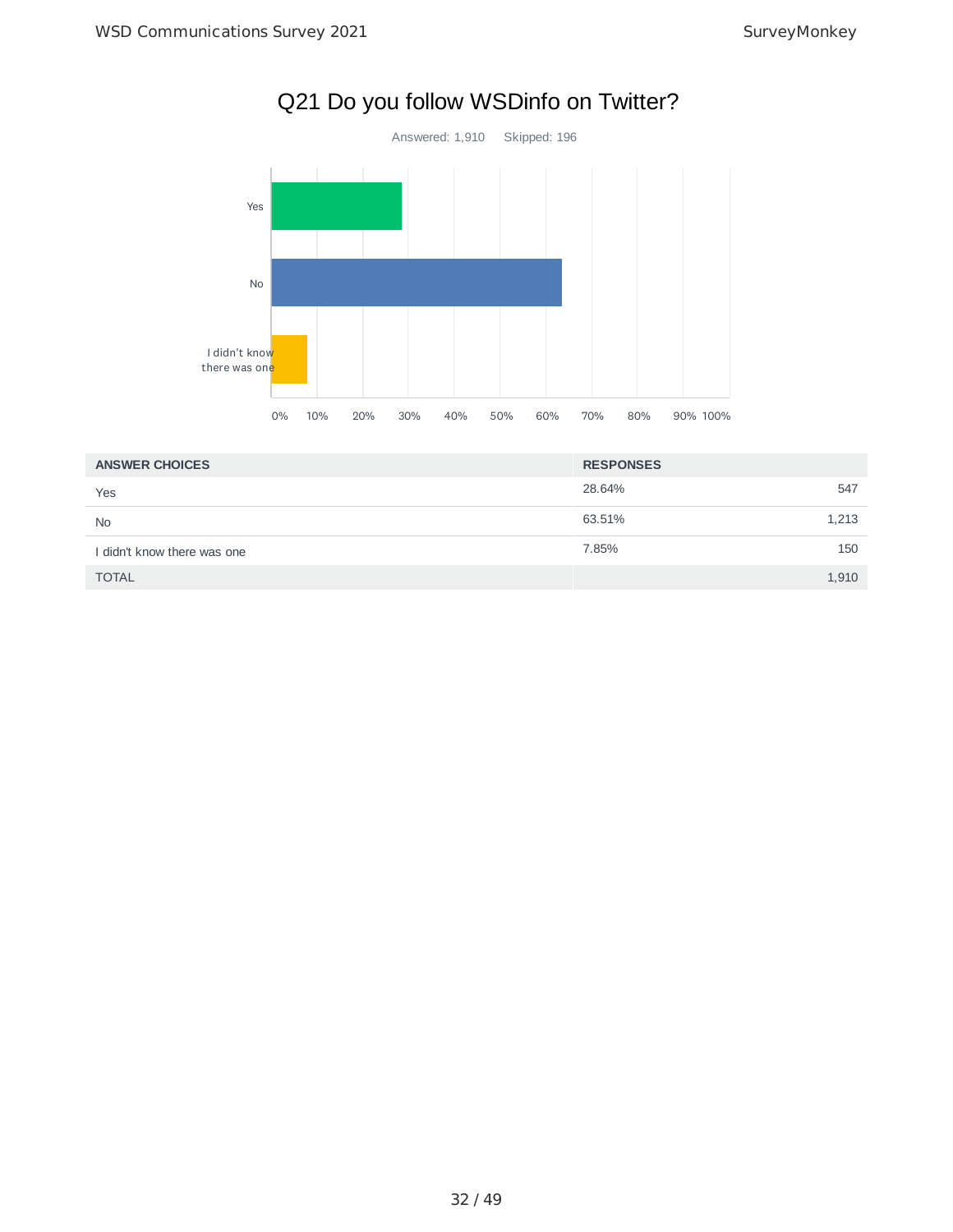

| Q22 Do you follow WSDinfo on Instagram? |  |
|-----------------------------------------|--|
|-----------------------------------------|--|

| <b>ANSWER CHOICES</b>       | <b>RESPONSES</b> |       |
|-----------------------------|------------------|-------|
| Yes                         | 16.29%           | 311   |
| <b>No</b>                   | 70.72%           | 1,350 |
| I didn't know there was one | 12.99%           | 248   |
| <b>TOTAL</b>                |                  | 1,909 |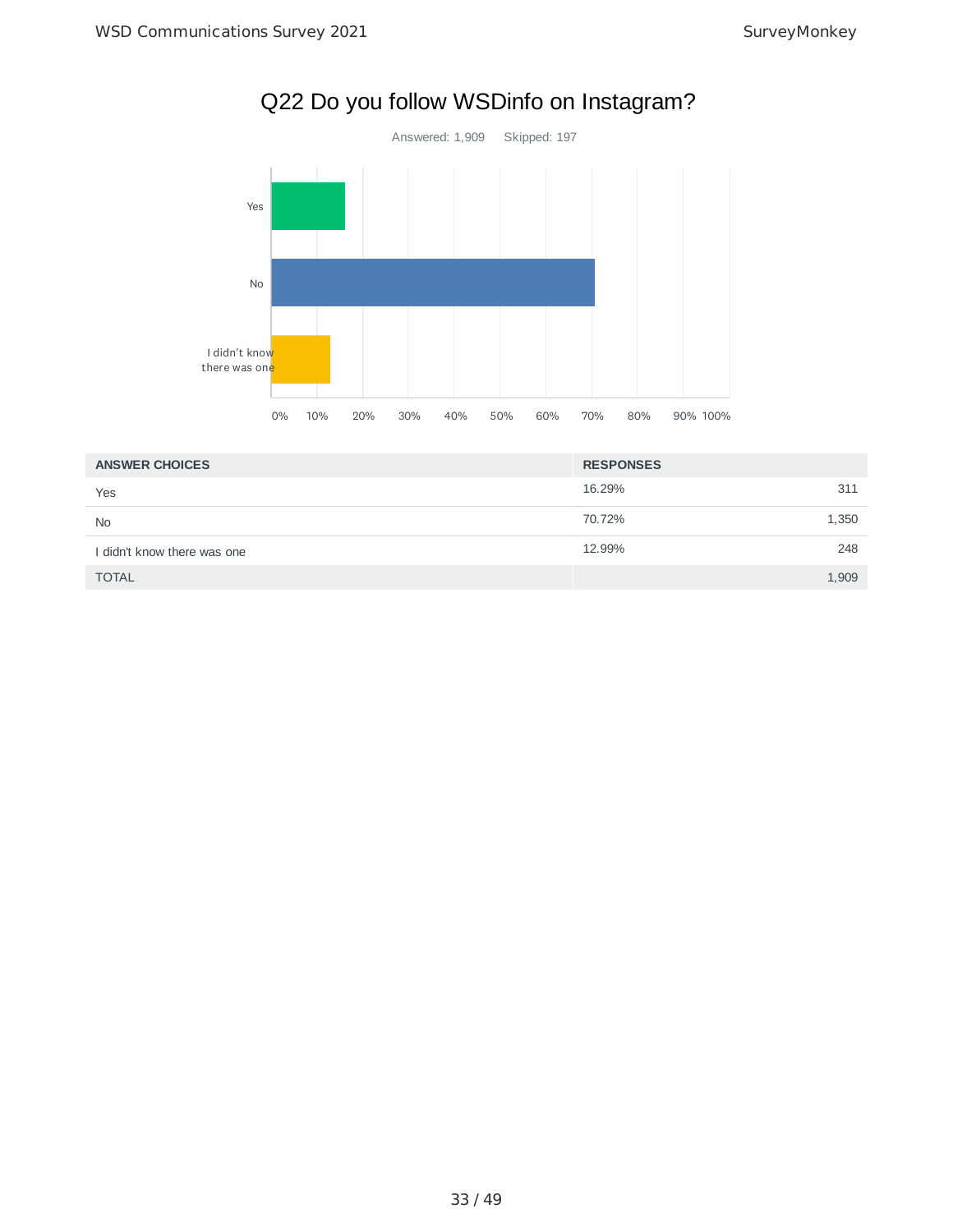# Q23 Overall how would you rate communication between the District and parents?



| <b>ANSWER CHOICES</b> | <b>RESPONSES</b> |       |
|-----------------------|------------------|-------|
| Excellent             | 28.44%           | 538   |
| Good                  | 57.56%           | 1,089 |
| Fair                  | 10.89%           | 206   |
| Poor                  | 3.12%            | 59    |
| <b>TOTAL</b>          |                  | 1,892 |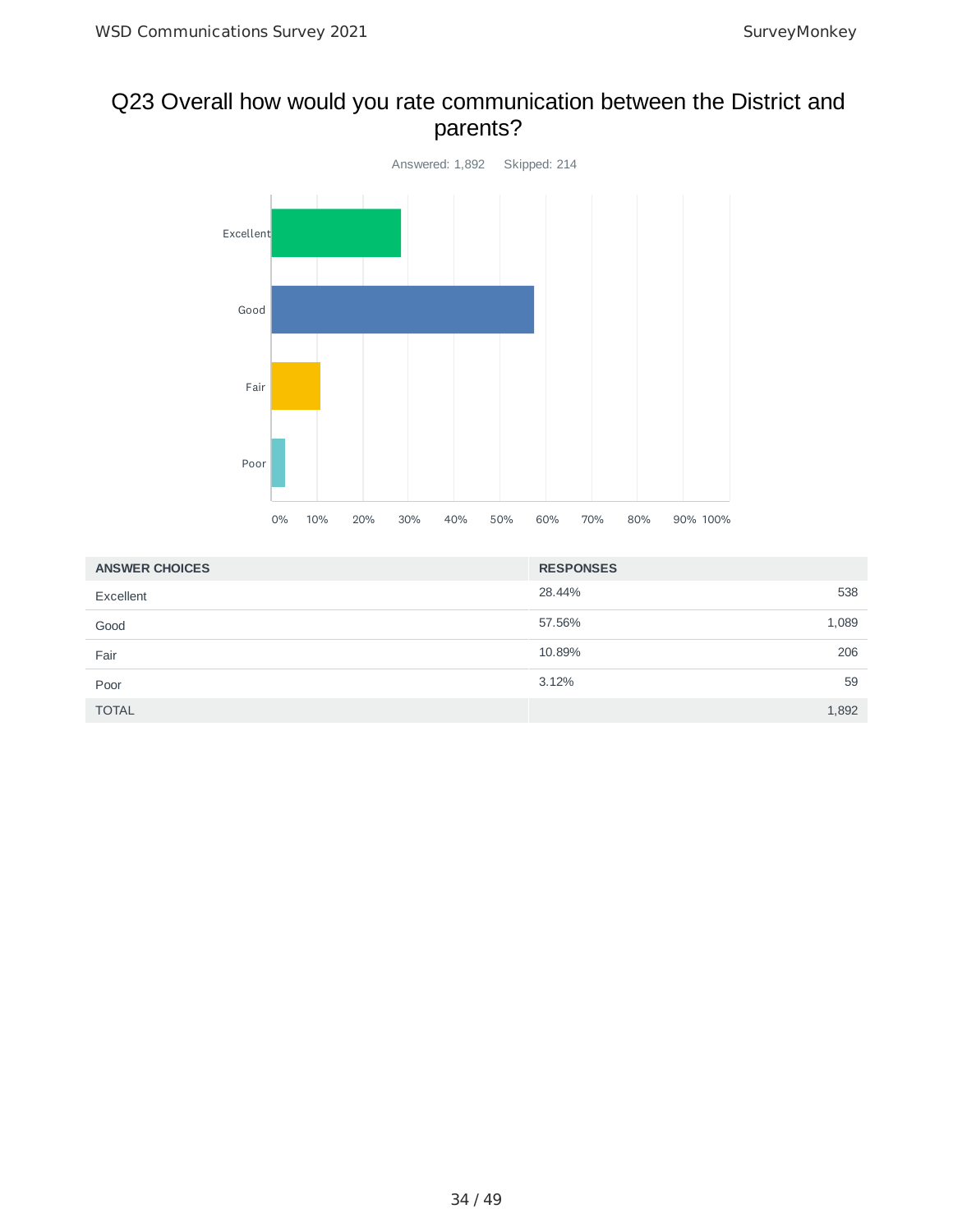# Q25 When looking for information about my child's school, I usually go to (please rank in order of preference):

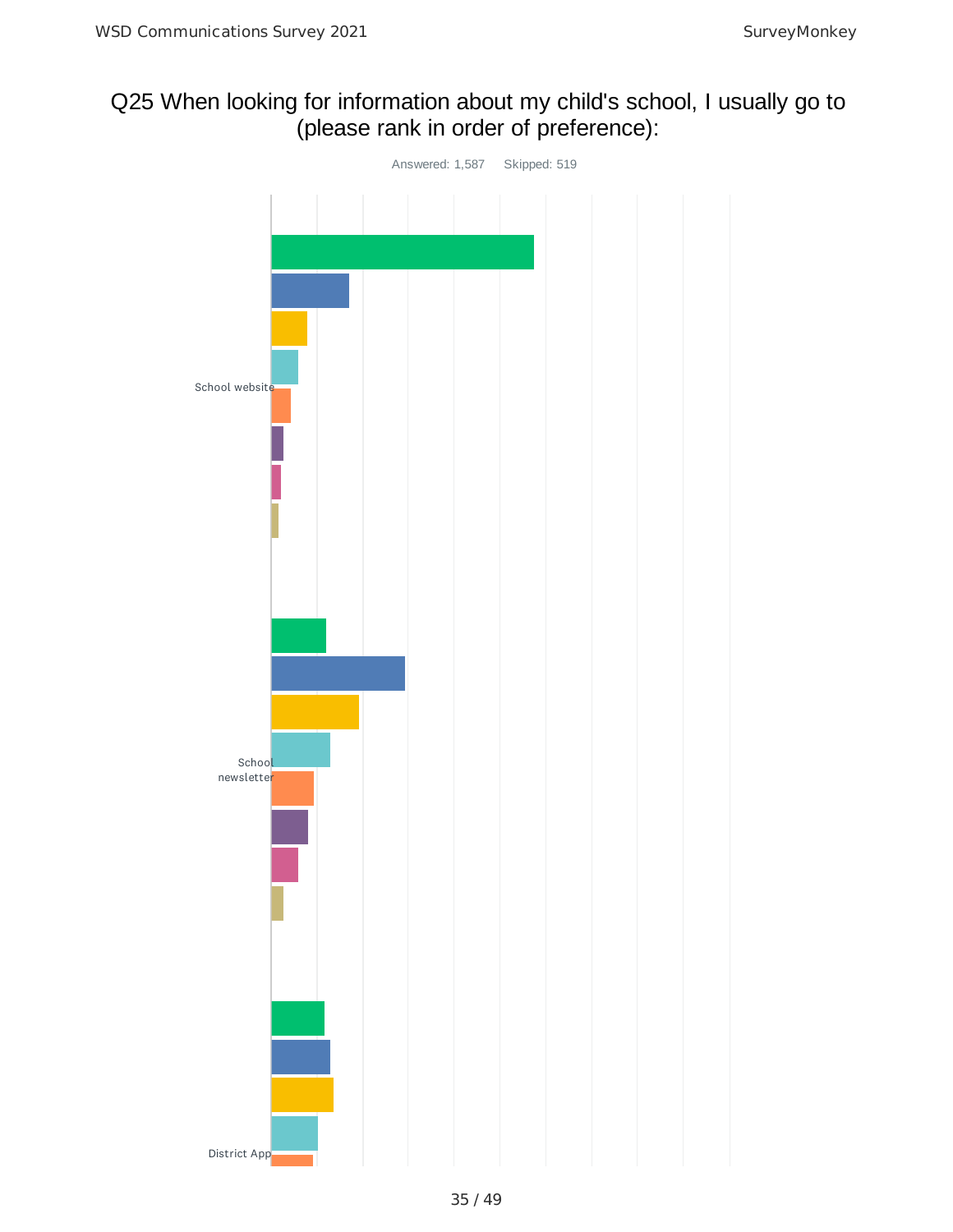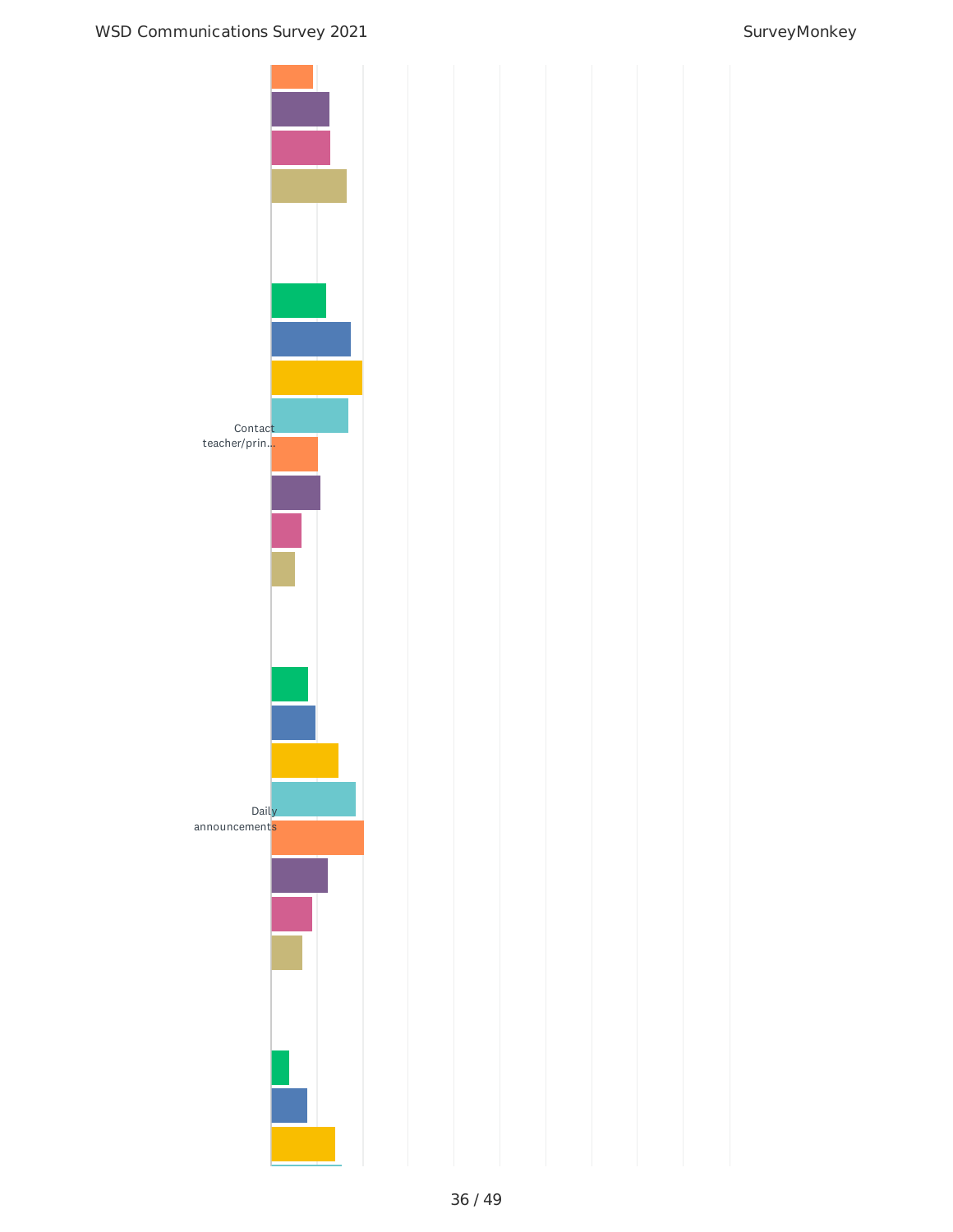## WSD Communications Survey 2021 SurveyMonkey

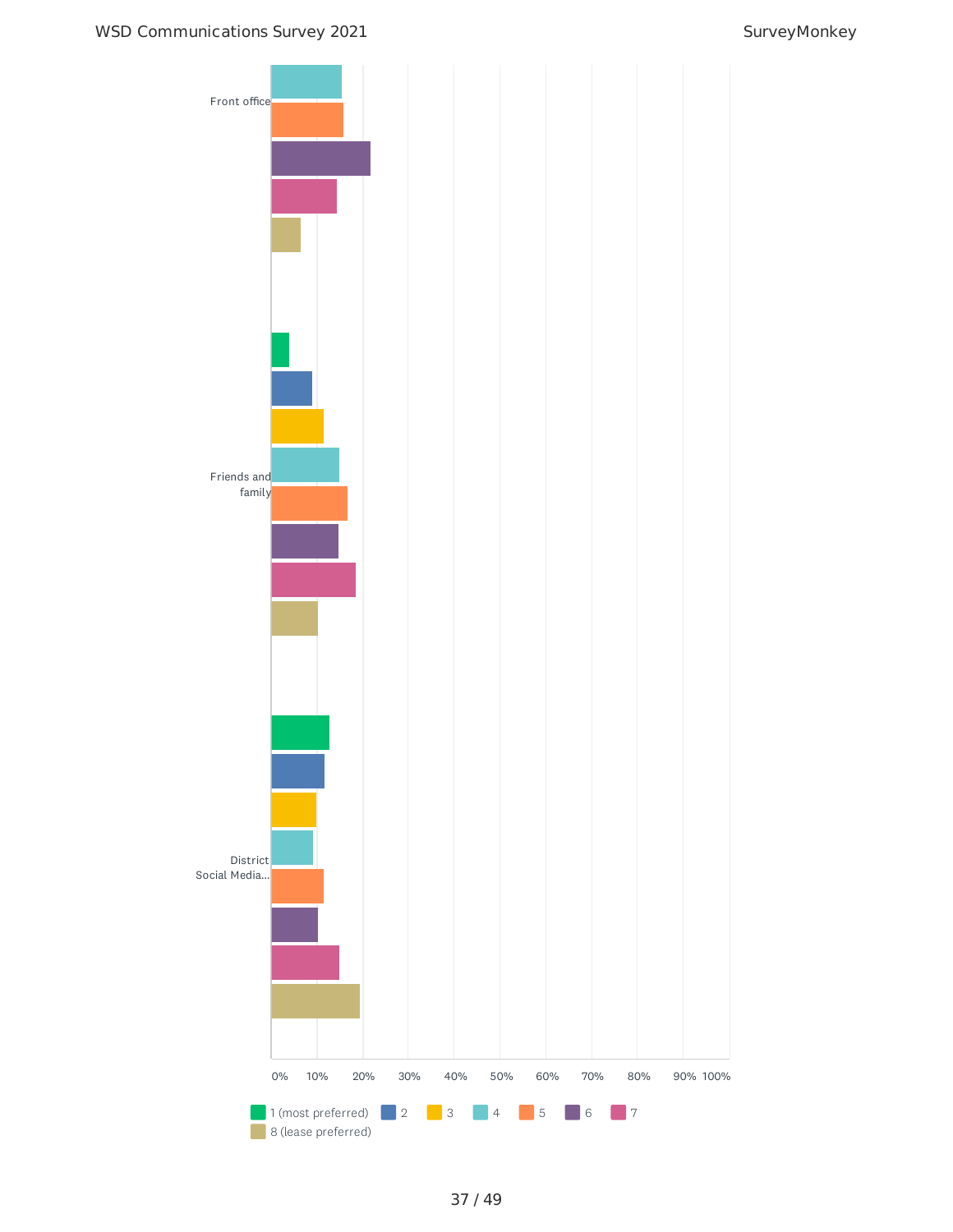## WSD Communications Survey 2021 and the state of the SurveyMonkey

|                                                                         | 1 (MOST<br>PREFERRED) | $\overline{2}$ | 3             | $\overline{4}$ | 5             | $6\phantom{1}$ | $\overline{7}$ | 8 (LEASE<br><b>PREFERRED)</b> | <b>TOTAL</b> | <b>WEIGHTED</b><br><b>AVERAGE</b> |
|-------------------------------------------------------------------------|-----------------------|----------------|---------------|----------------|---------------|----------------|----------------|-------------------------------|--------------|-----------------------------------|
| School website                                                          | 57.58%<br>836         | 17.15%<br>249  | 7.92%<br>115  | 6.13%<br>89    | 4.48%<br>65   | 2.75%<br>40    | 2.34%<br>34    | 1.65%<br>24                   | 1,452        | 2.07                              |
| School<br>newsletter                                                    | 12.19%<br>141         | 29.30%<br>339  | 19.19%<br>222 | 12.88%<br>149  | 9.42%<br>109  | 8.21%<br>95    | 6.14%<br>71    | 2.68%<br>31                   | 1,157        | 3.38                              |
| District App                                                            | 11.75%<br>123         | 12.89%<br>135  | 13.85%<br>145 | 10.32%<br>108  | 9.17%<br>96   | 12.70%<br>133  | 12.89%<br>135  | 16.43%<br>172                 | 1,047        | 4.48                              |
| Contact<br>teacher/principal<br>directly                                | 12.15%<br>140         | 17.53%<br>202  | 20.14%<br>232 | 16.93%<br>195  | 10.33%<br>119 | 10.94%<br>126  | 6.77%<br>78    | 5.21%<br>60                   | 1,152        | 3.76                              |
| Daily<br>announcements                                                  | 8.12%<br>84           | 9.86%<br>102   | 14.89%<br>154 | 18.57%<br>192  | 20.21%<br>209 | 12.48%<br>129  | 8.90%<br>92    | 6.96%<br>72                   | 1,034        | 4.34                              |
| Front office                                                            | 3.98%<br>42           | 7.95%<br>84    | 14.02%<br>148 | 15.53%<br>164  | 15.81%<br>167 | 21.69%<br>229  | 14.49%<br>153  | 6.53%<br>69                   | 1,056        | 4.80                              |
| Friends and<br>family                                                   | 3.95%<br>41           | 8.96%<br>93    | 11.56%<br>120 | 15.03%<br>156  | 16.67%<br>173 | 14.93%<br>155  | 18.59%<br>193  | 10.31%<br>107                 | 1,038        | 4.92                              |
| <b>District Social</b><br>Media<br>(Facebook,<br>Twitter,<br>Instagram) | 12.69%<br>141         | 11.61%<br>129  | 10.08%<br>112 | 9.27%<br>103   | 11.52%<br>128 | 10.35%<br>115  | 15.03%<br>167  | 19.44%<br>216                 | 1,111        | 4.64                              |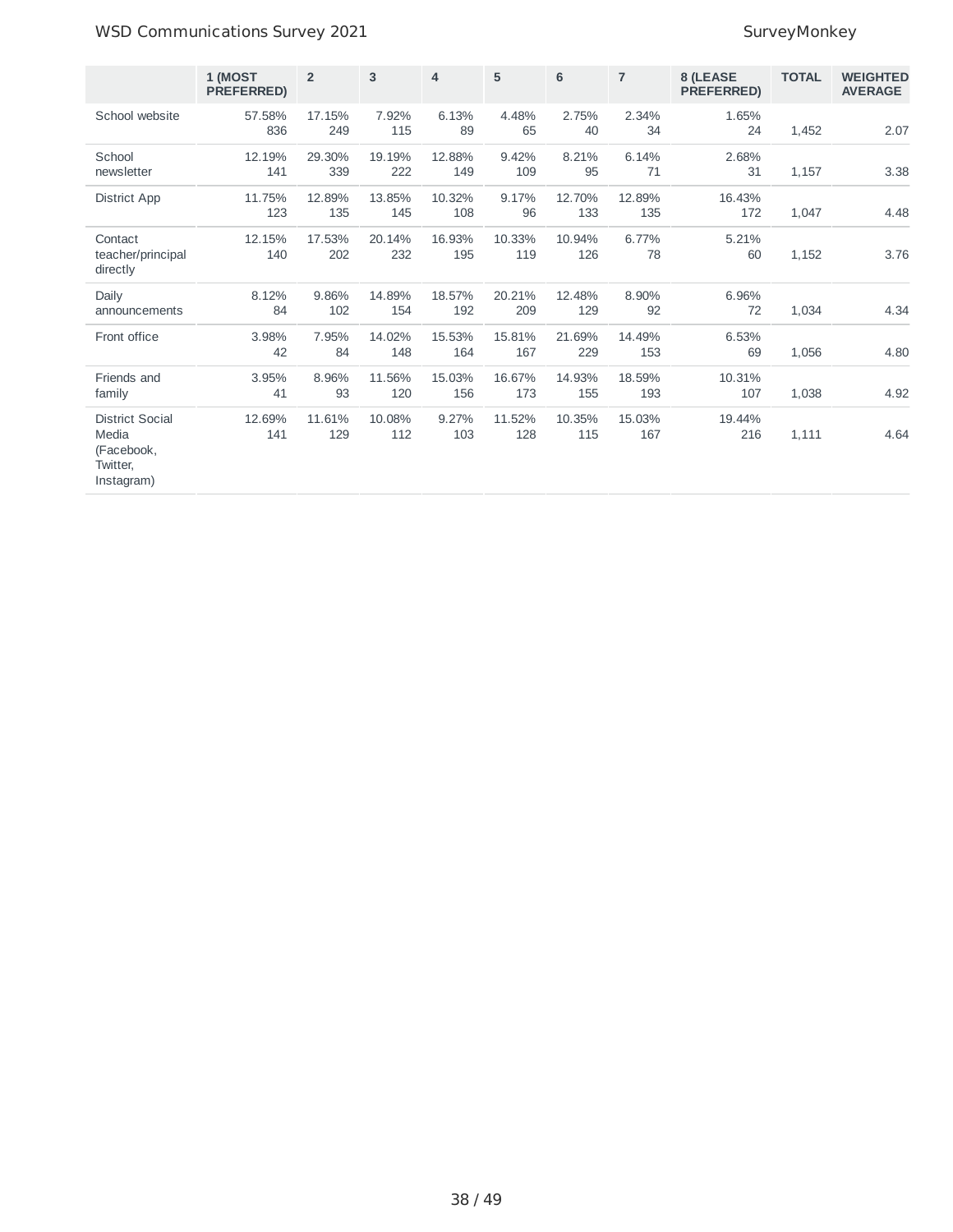

# Q26 How often do you visit the school's website?

| <b>ANSWER CHOICES</b> | <b>RESPONSES</b> |       |
|-----------------------|------------------|-------|
| Daily                 | 3.33%            | 55    |
| Weekly                | 31.82%           | 525   |
| Monthly               | 52.30%           | 863   |
| Yearly                | 8.06%            | 133   |
| Never                 | 4.48%            | 74    |
| <b>TOTAL</b>          |                  | 1,650 |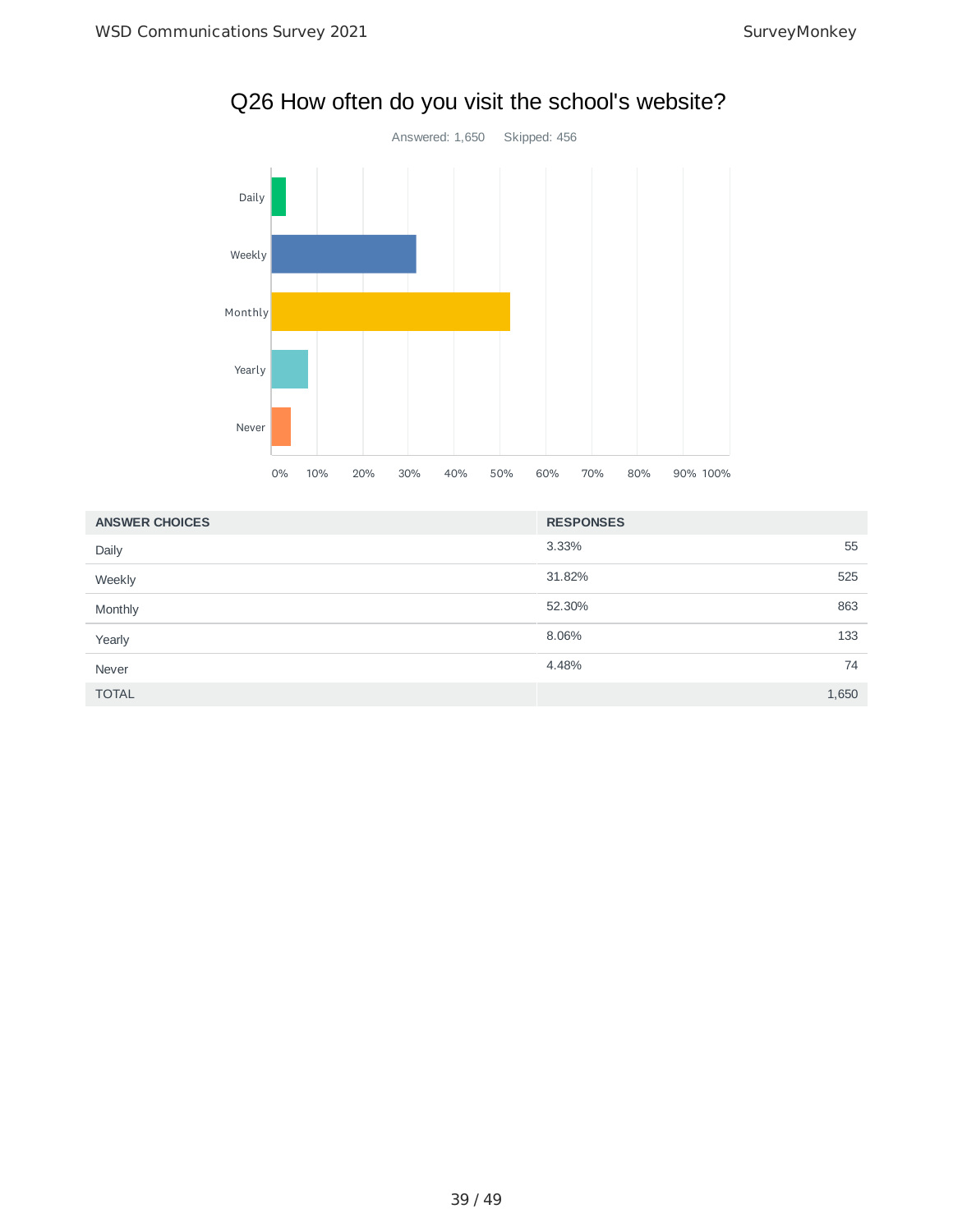

# Q28 I prefer to receive the school newsletter:

| <b>ANSWER CHOICES</b>  | <b>RESPONSES</b> |
|------------------------|------------------|
| As an email            | 86.63%<br>1,419  |
| On the school website  | 4.21%<br>69      |
| Mailed to my home      | 2.14%<br>35      |
| In my child's backpack | 5.62%<br>92      |
| Never                  | 1.40%<br>23      |
| <b>TOTAL</b>           | 1,638            |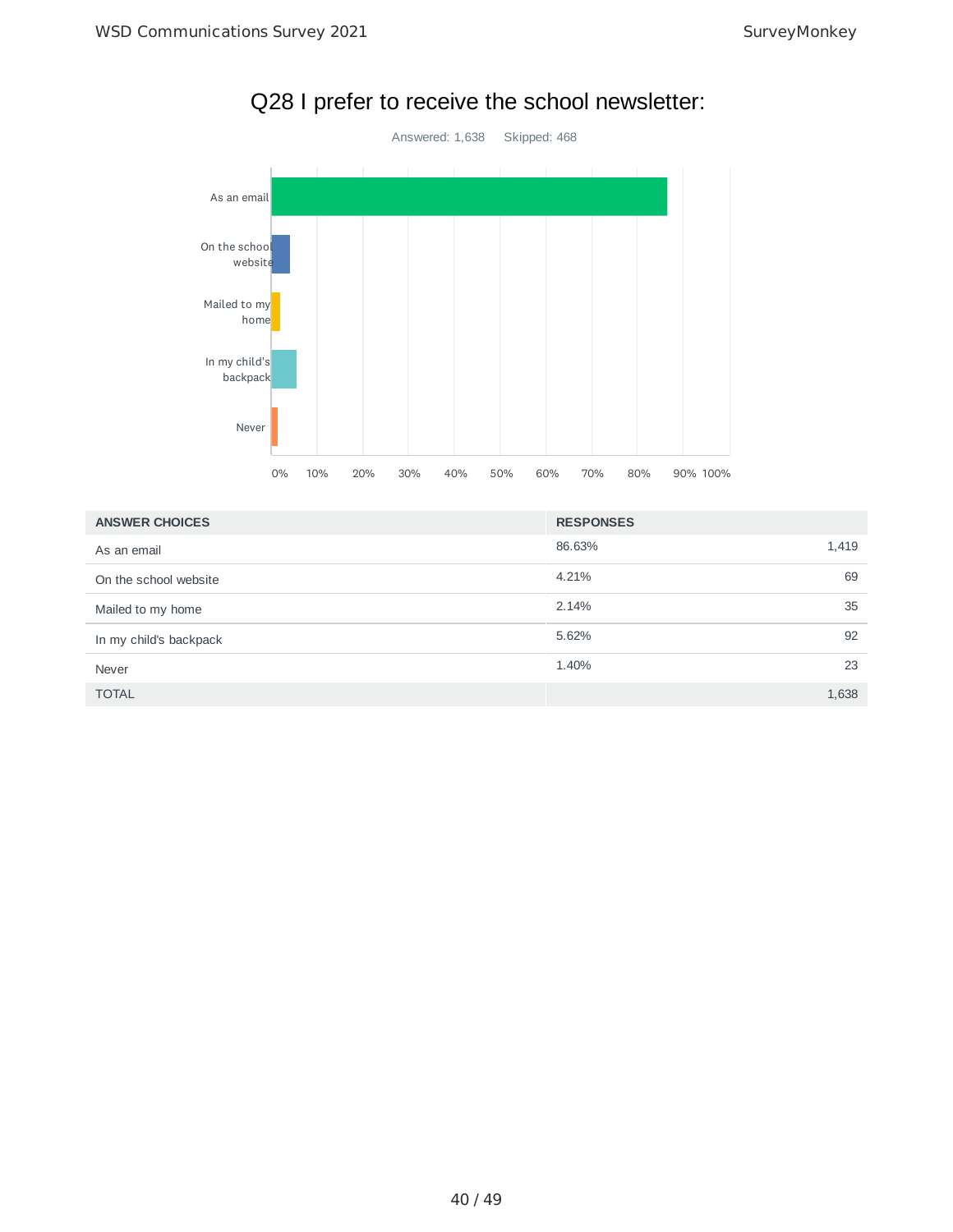

| <b>ANSWER CHOICES</b> | <b>RESPONSES</b> |       |
|-----------------------|------------------|-------|
| Very informative      | 22.84%           | 370   |
| Informative           | 55.12%           | 893   |
| Somewhat informative  | 19.57%           | 317   |
| Not informative       | 2.47%            | 40    |
| <b>TOTAL</b>          |                  | 1,620 |

# Q29 Generally, the school newsletter is: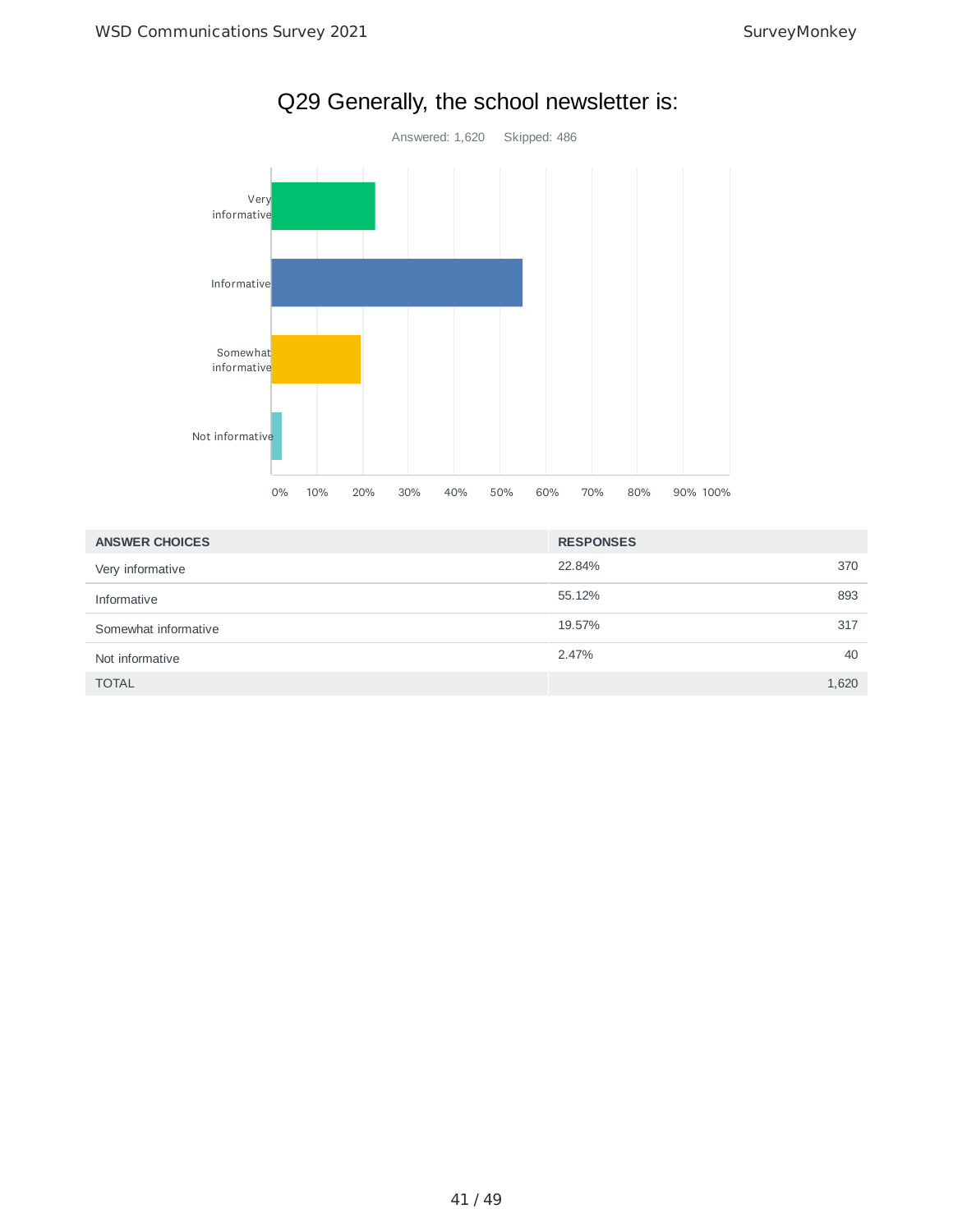# Q30 What types of stories interest you in the school newsletter?

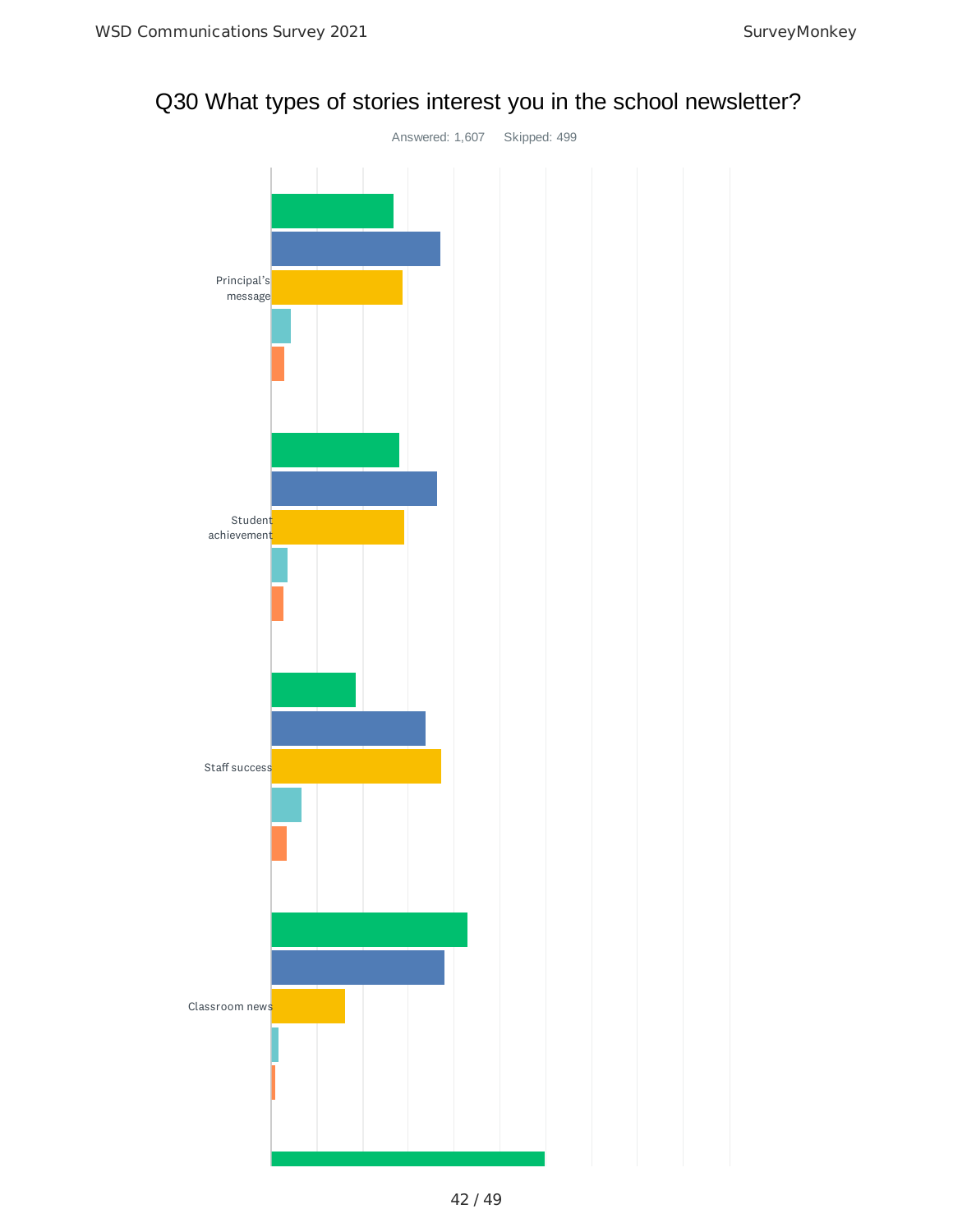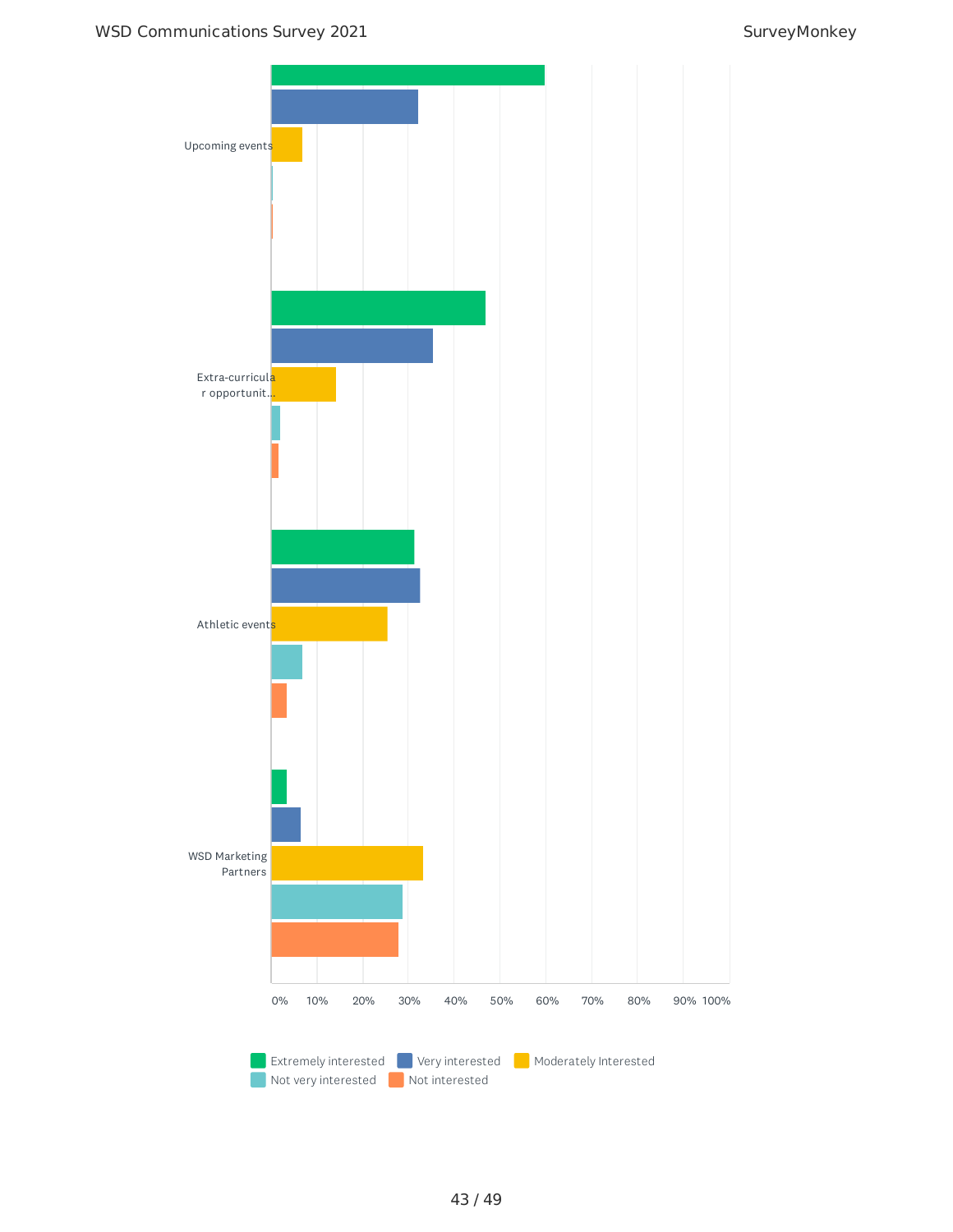## WSD Communications Survey 2021 and the state of the SurveyMonkey

|                                                   | <b>EXTREMELY</b><br><b>INTERESTED</b> | <b>VERY</b><br><b>INTERESTED</b> | <b>MODERATELY</b><br><b>INTERESTED</b> | <b>NOT VERY</b><br><b>INTERESTED</b> | <b>NOT</b><br><b>INTERESTED</b> | <b>TOTAL</b> | <b>WEIGHTED</b><br><b>AVERAGE</b> |
|---------------------------------------------------|---------------------------------------|----------------------------------|----------------------------------------|--------------------------------------|---------------------------------|--------------|-----------------------------------|
| Principal's<br>message                            | 26.73%<br>418                         | 37.08%<br>580                    | 28.90%<br>452                          | 4.41%<br>69                          | 2.88%<br>45                     | 1,564        | 2.20                              |
| Student<br>achievement                            | 27.97%<br>433                         | 36.43%<br>564                    | 29.13%<br>451                          | 3.75%<br>58                          | 2.71%<br>42                     | 1,548        | 2.17                              |
| Staff success                                     | 18.66%<br>286                         | 33.92%<br>520                    | 37.18%<br>570                          | 6.78%<br>104                         | 3.46%<br>53                     | 1,533        | 2.42                              |
| Classroom news                                    | 42.96%<br>662                         | 37.96%<br>585                    | 16.35%<br>252                          | 1.69%<br>26                          | 1.04%<br>16                     | 1,541        | 1.80                              |
| Upcoming events                                   | 59.90%<br>947                         | 32.32%<br>511                    | 6.89%<br>109                           | 0.44%<br>7                           | 0.44%<br>7                      | 1,581        | 1.49                              |
| Extra-curricular<br>opportunities for<br>students | 46.76%<br>729                         | 35.34%<br>551                    | 14.24%<br>222                          | 2.05%<br>32                          | 1.60%<br>25                     | 1,559        | 1.76                              |
| Athletic events                                   | 31.43%<br>484                         | 32.66%<br>503                    | 25.45%<br>392                          | 6.88%<br>106                         | 3.57%<br>55                     | 1,540        | 2.19                              |
| <b>WSD Marketing</b><br>Partners                  | 3.47%<br>52                           | 6.54%<br>98                      | 33.24%<br>498                          | 28.91%<br>433                        | 27.84%<br>417                   | 1,498        | 3.71                              |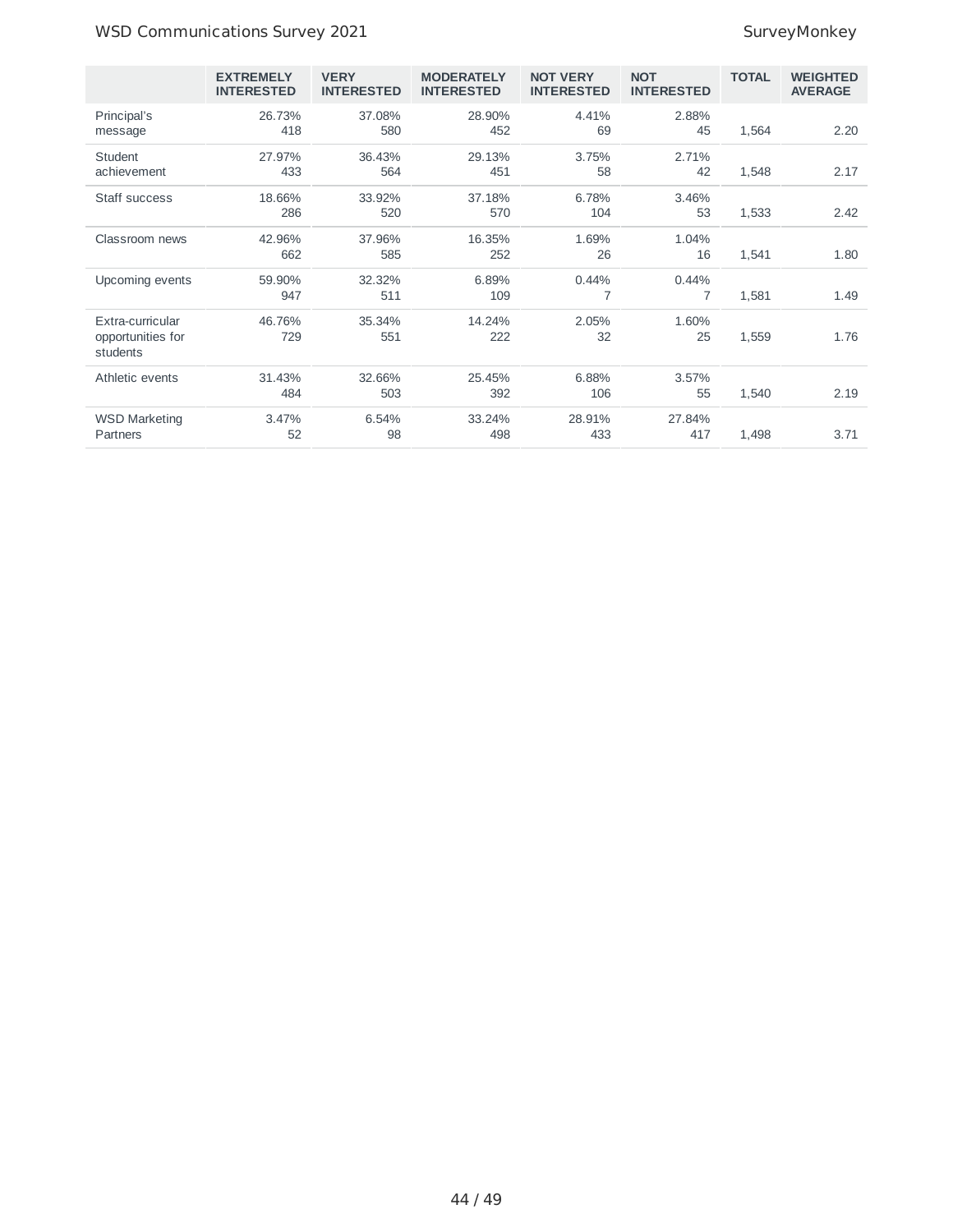# Q31 I am informed about what is going on at my child's school.



| <b>ANSWER CHOICES</b> | <b>RESPONSES</b> |       |
|-----------------------|------------------|-------|
| Agree                 | 80.98%           | 1,320 |
| <b>Disagree</b>       | 8.96%            | 146   |
| No opinion            | 10.06%           | 164   |
| <b>TOTAL</b>          |                  | 1,630 |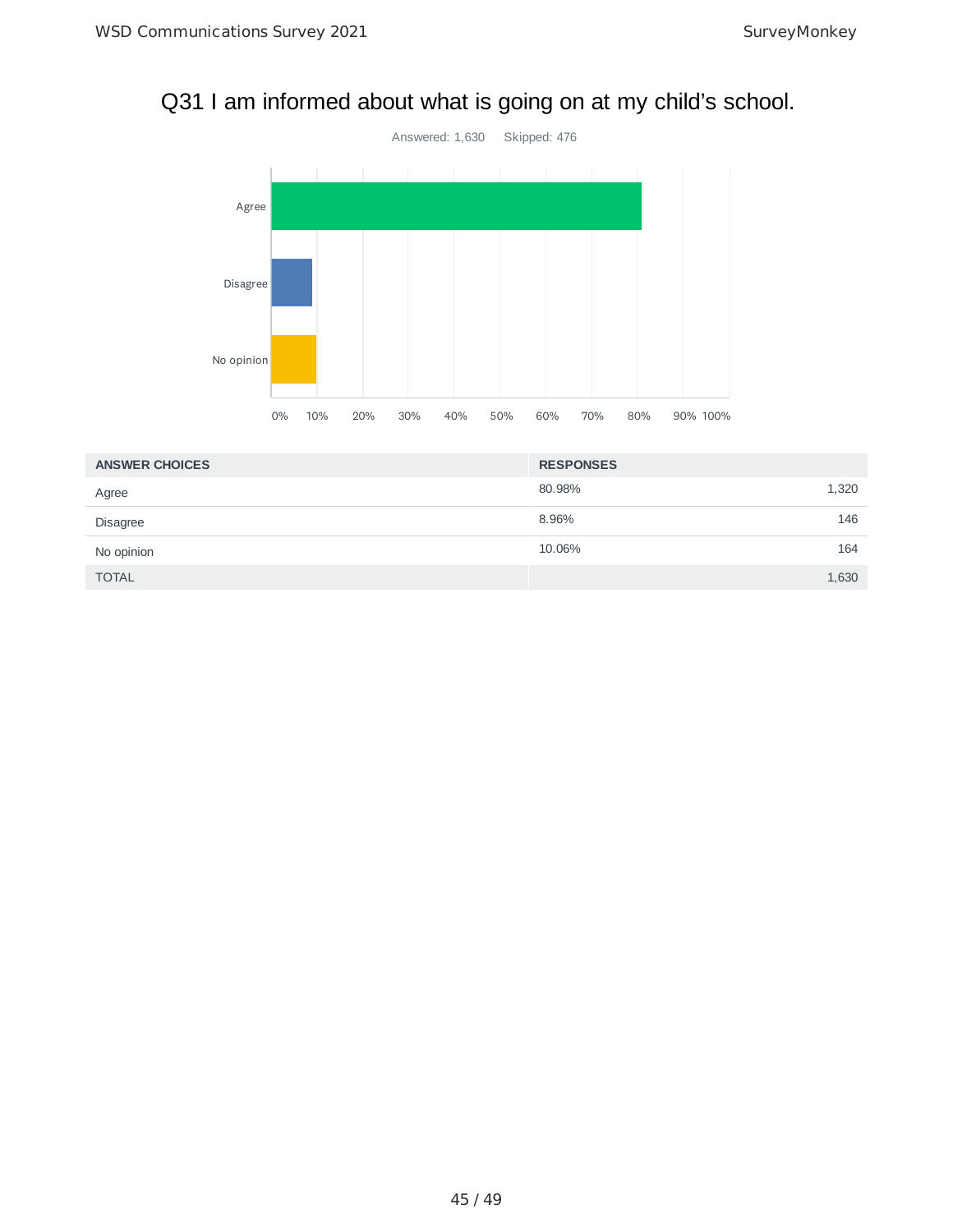## Q32 My child's school clearly communicates student academic progress to me.



| <b>ANSWER CHOICES</b> | <b>RESPONSES</b> |  |
|-----------------------|------------------|--|
| Agree                 | 1,258<br>77.32%  |  |
| Disagree              | 213<br>13.09%    |  |
| No opinion            | 9.59%<br>156     |  |
| <b>TOTAL</b>          | 1,627            |  |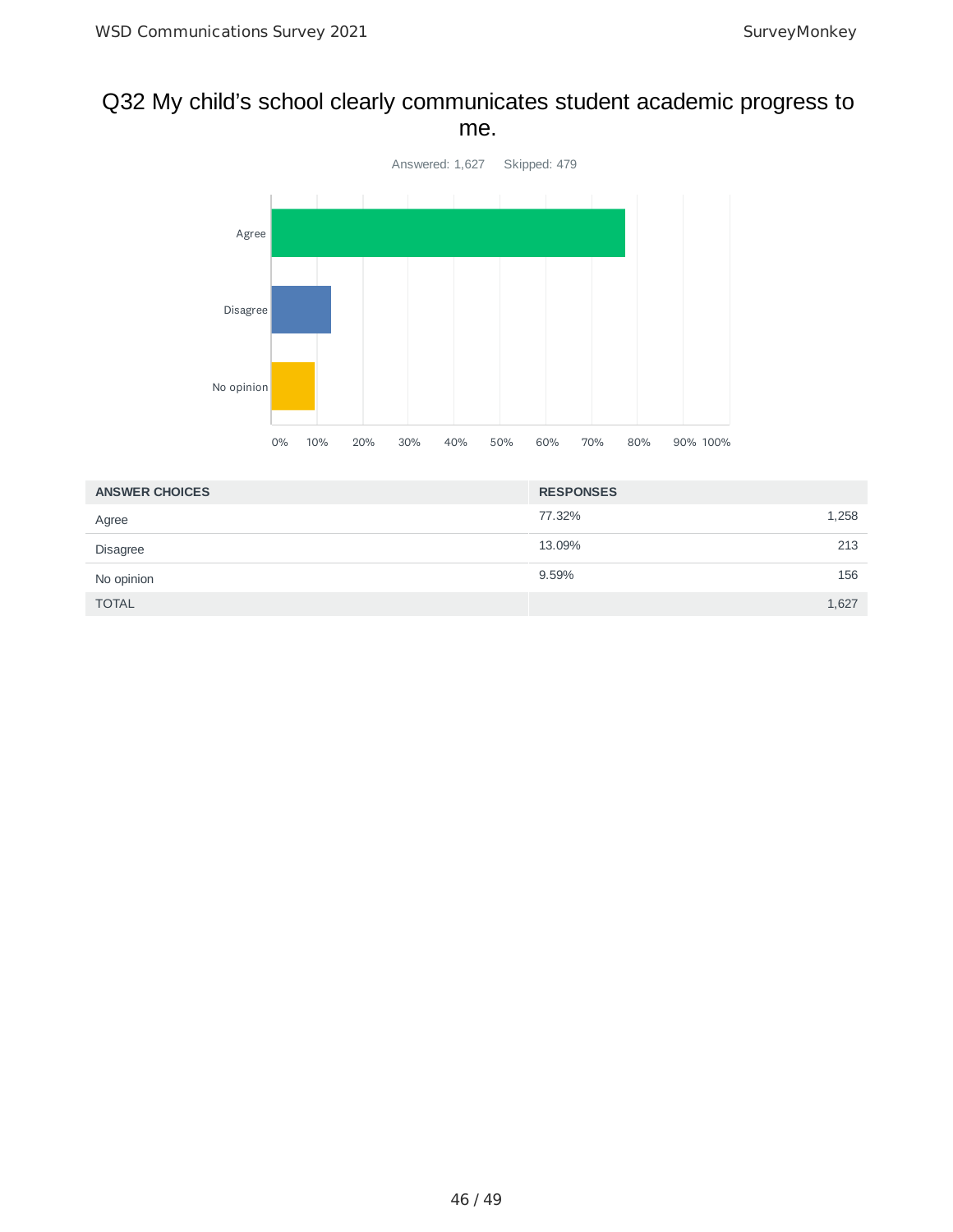# Q33 Teachers respond to my questions and concerns in a timely manner.



| <b>ANSWER CHOICES</b> | <b>RESPONSES</b> |  |
|-----------------------|------------------|--|
| Agree                 | 1,383<br>84.74%  |  |
| Disagree              | 6.68%<br>109     |  |
| No opinion            | 8.58%<br>140     |  |
| <b>TOTAL</b>          | 1,632            |  |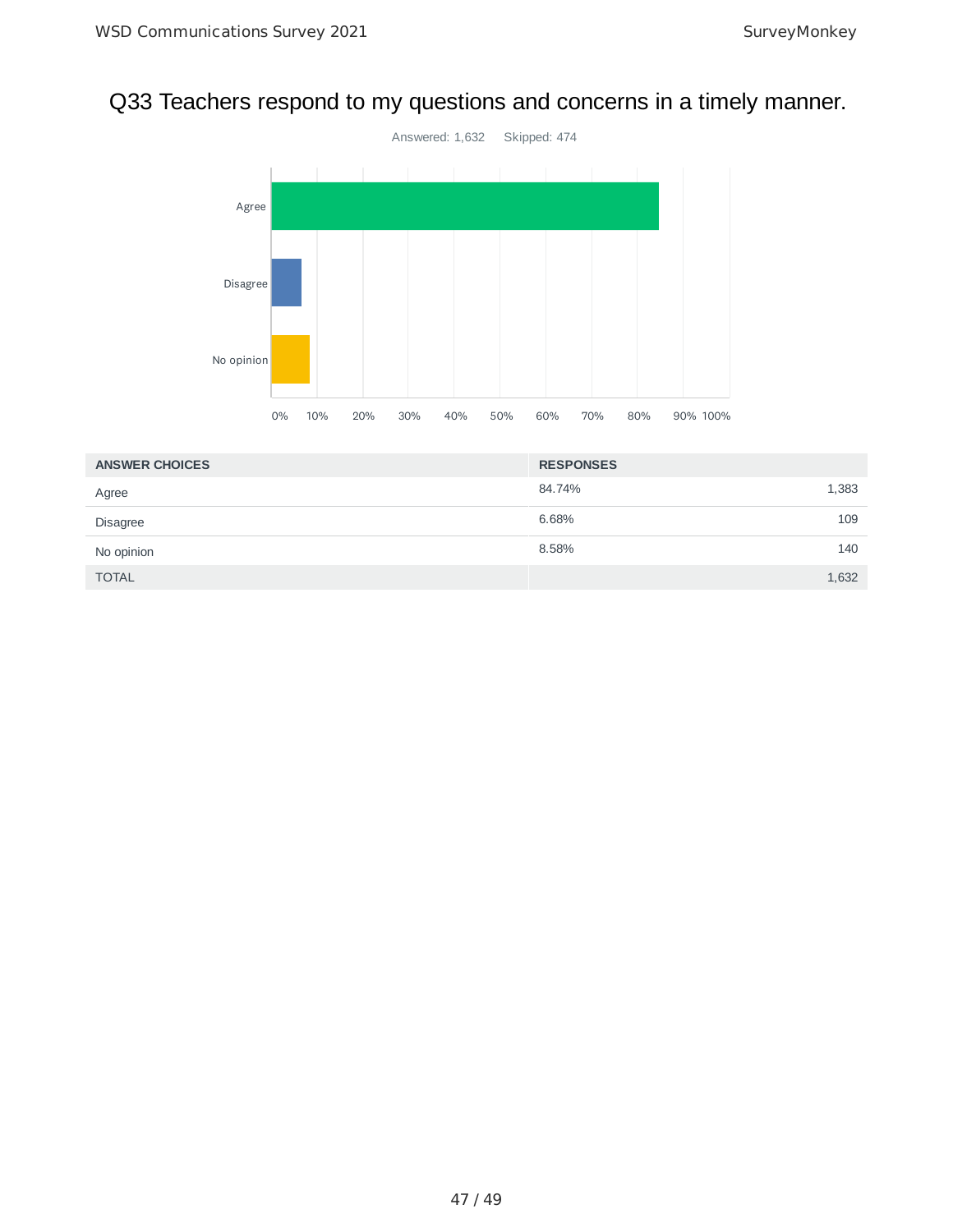# Q34 School administrators respond to my questions and concerns in a timely manner.



| <b>ANSWER CHOICES</b> | <b>RESPONSES</b> |       |
|-----------------------|------------------|-------|
| Agree                 | 73.91%           | 1,207 |
| Disagree              | 7.41%            | 121   |
| No opinion            | 18.68%           | 305   |
| <b>TOTAL</b>          |                  | 1,633 |